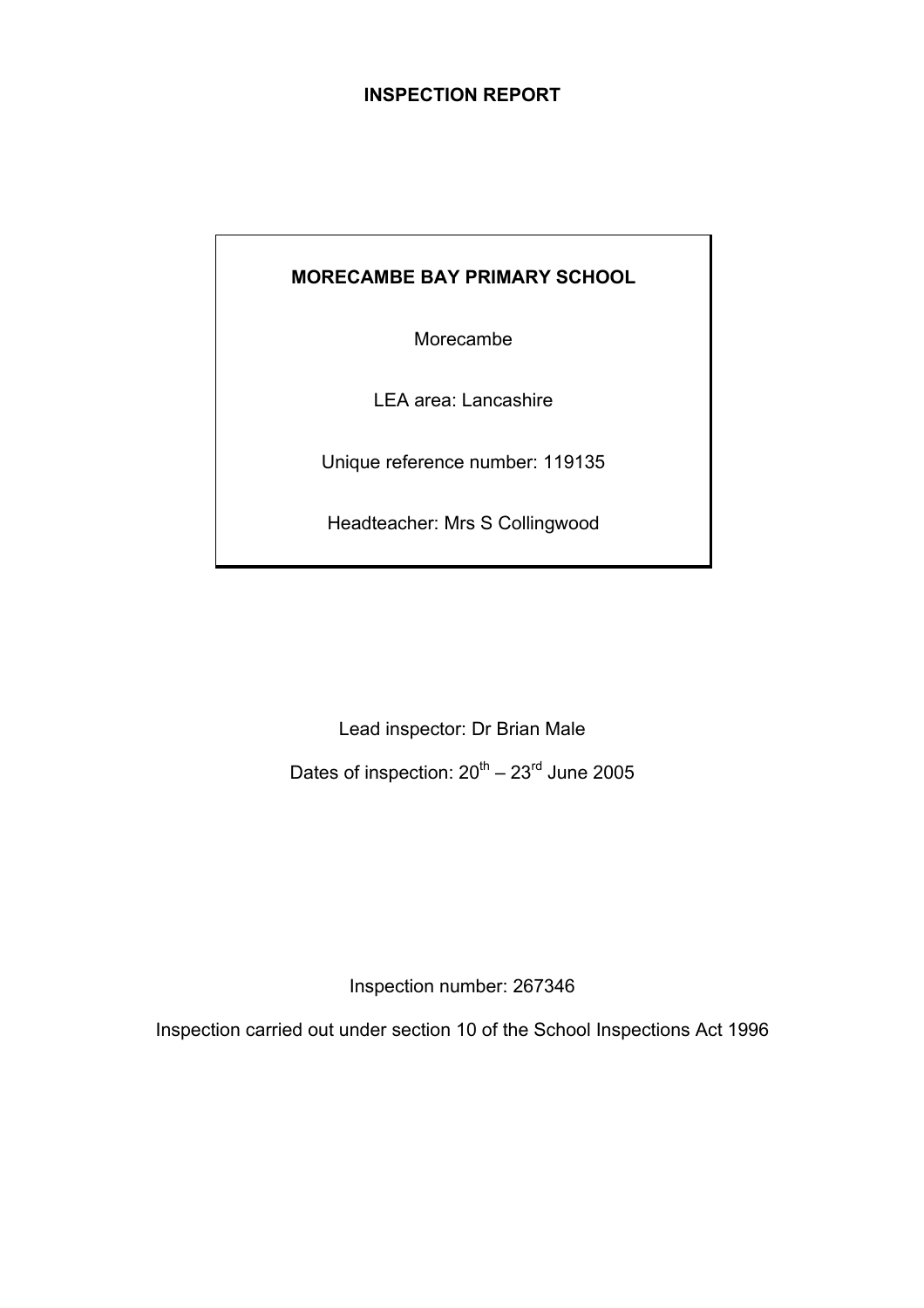### © Crown copyright 2005

This report may be reproduced in whole or in part for non-commercial educational purposes, provided that all extracts quoted are reproduced verbatim without adaptation and on condition that the source and date thereof are stated.

Further copies of this report are obtainable from the school. Under the School Inspections Act 1996, the school must provide a copy of this report and/or its summary free of charge to certain categories of people. A charge not exceeding the full cost of reproduction may be made for any other copies supplied.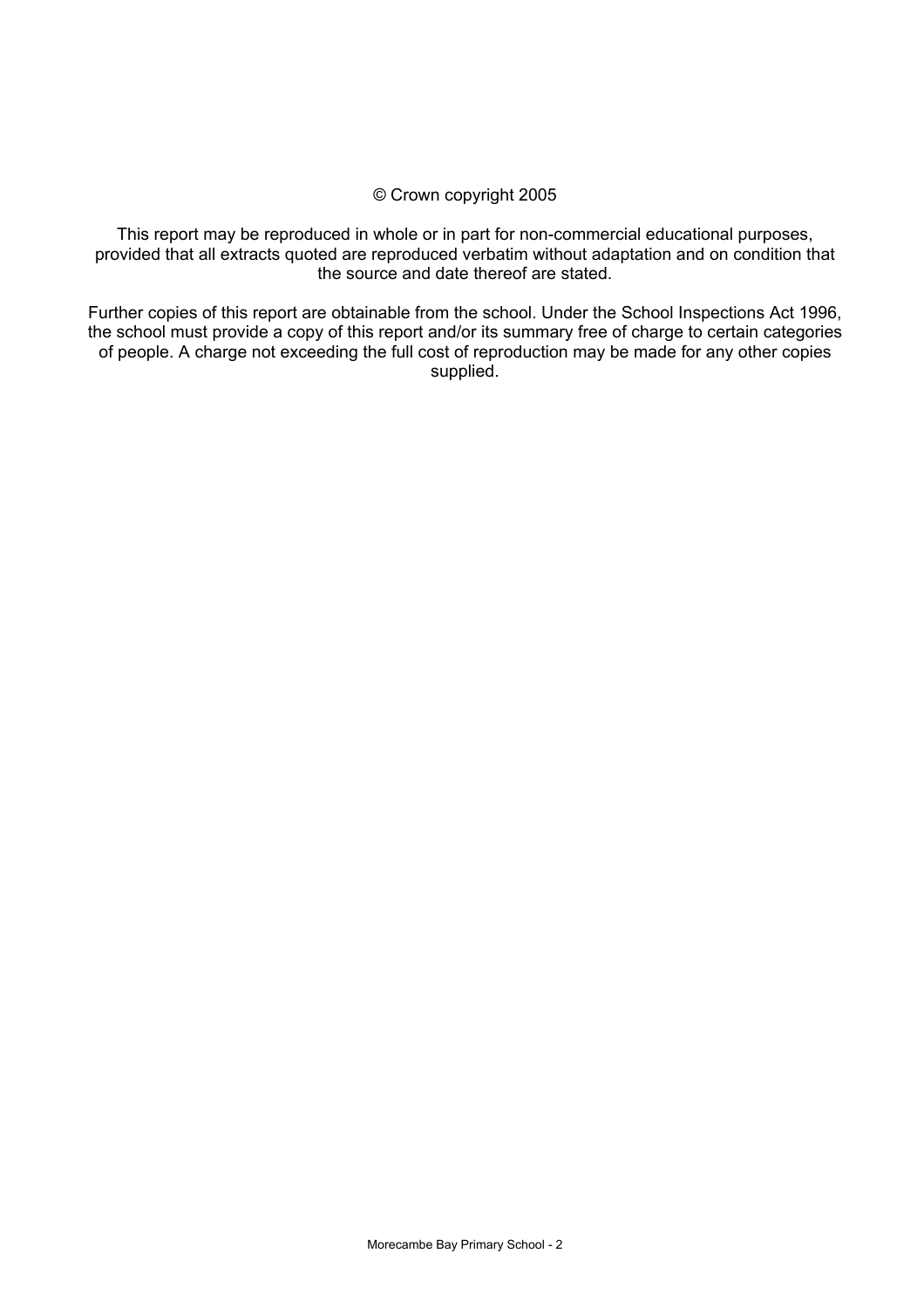## **INFORMATION ABOUT THE SCHOOL**

| Type of school:                                       | Primary                                        |
|-------------------------------------------------------|------------------------------------------------|
| School category:                                      | Community                                      |
| Age range of pupils:                                  | 3 – 11                                         |
| Gender of pupils:                                     | Mixed                                          |
| Number on roll:                                       | 353                                            |
| School address:                                       | <b>Station Road</b><br>Morecambe<br>Lancashire |
| Postcode:                                             | LA4 5JL                                        |
| Telephone number:                                     | 01524 401002                                   |
| Fax number:                                           | 01524 413819                                   |
| Appropriate authority:<br>Name of chair of governors: | Governing Body<br>Mrs T Metcalfe               |
| Date of previous inspection:                          | <b>June 1999</b>                               |

### **CHARACTERISTICS OF THE SCHOOL**

This large urban community primary school takes pupils from three to eleven years old, and is maintained by the Lancashire Local Education Authority. At the time of the inspection there were 333 full-time pupils in 14 classes, and a further 40 children attended the nursery on a part-time basis. The percentage of pupils known to be eligible for free school meals is well above average, and the percentage of pupils identified as having special educational needs is also well above average. A very high number of 'transient' pupils joins and leaves the school part way through each year. Standards of attainment are generally well below average when children start at the school. The school has been successful in achieving various national awards: Schools Achievement Award 2000 and the Healthy Schools award in 2004. At the time of the inspection, the headteacher was relatively new to the school.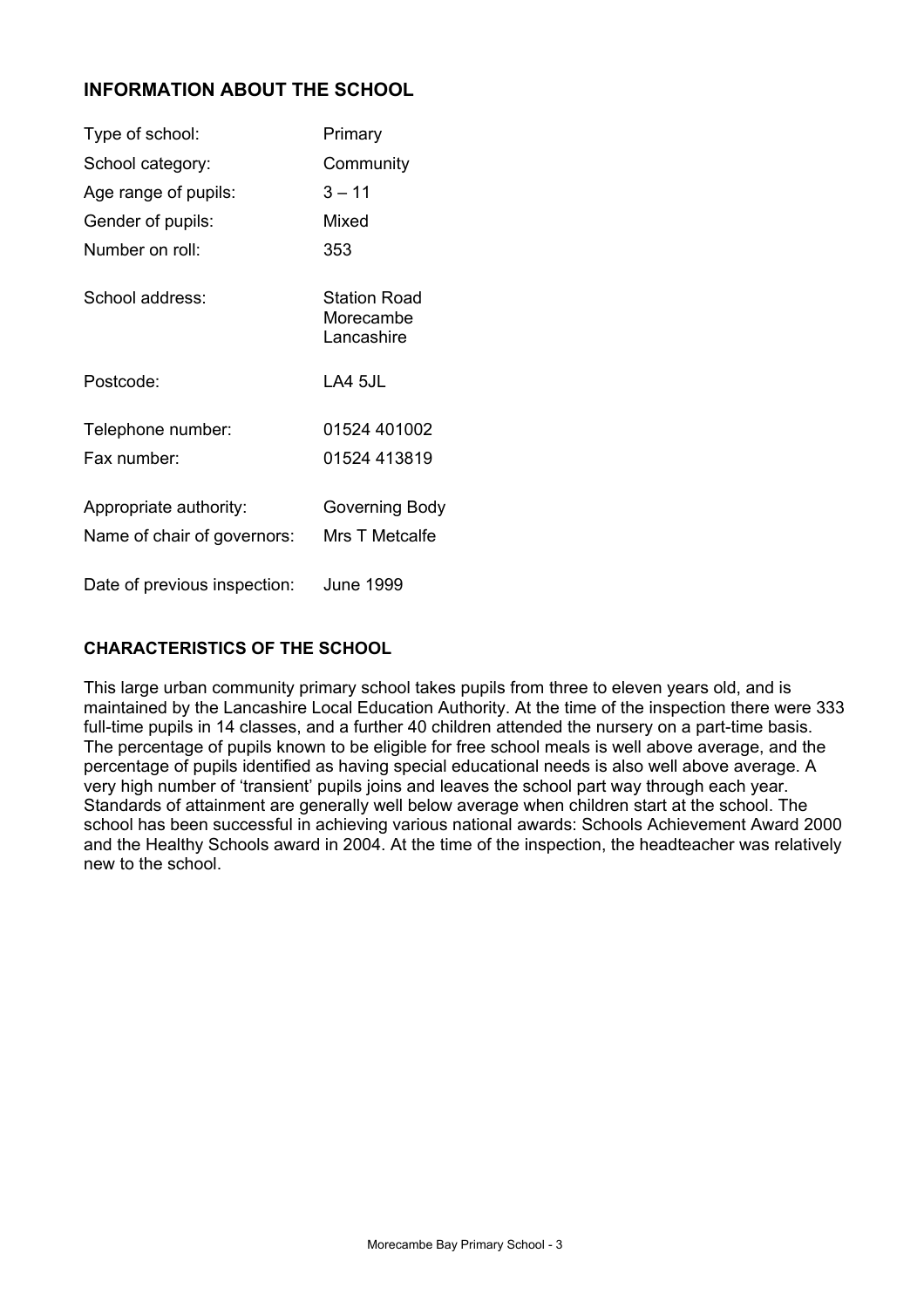## **INFORMATION ABOUT THE INSPECTION TEAM**

| Members of the inspection team |                               | <b>Subject responsibilities</b> |                           |
|--------------------------------|-------------------------------|---------------------------------|---------------------------|
| 14806                          | Dr Brian Male                 | Lead inspector                  | English                   |
|                                |                               |                                 | History                   |
|                                |                               |                                 | Geography                 |
|                                |                               |                                 | Design and technology     |
| 19419                          | Mrs Sue Boyle                 | Lay inspector                   |                           |
| 6282                           | Mrs Parveen Raja              | Team inspector                  | <b>Foundation Stage</b>   |
|                                |                               |                                 | Science                   |
|                                |                               |                                 | Religious education       |
| 30651                          | <b>Mrs Margaret Entwistle</b> | Team inspector                  | <b>Mathematics</b>        |
|                                |                               |                                 | Art and design            |
|                                |                               |                                 | Music                     |
|                                |                               |                                 | Physical education        |
| 32686                          | Mrs Niki Elliot               | Team inspector                  | Special educational needs |

The inspection contractor was:

 peakschoolhaus Ltd BPS Business Centre Brake Lane Boughton **Newark**  Nottinghamshire NG22 9HQ

Any concerns or complaints about the inspection or the report should be made initially to the inspection contractor. The procedures are set out in the leaflet *'Complaining about Ofsted Inspections'*, which is available from Ofsted Publications Centre (telephone 07002 637833) or Ofsted's website (www.ofsted.gov.uk).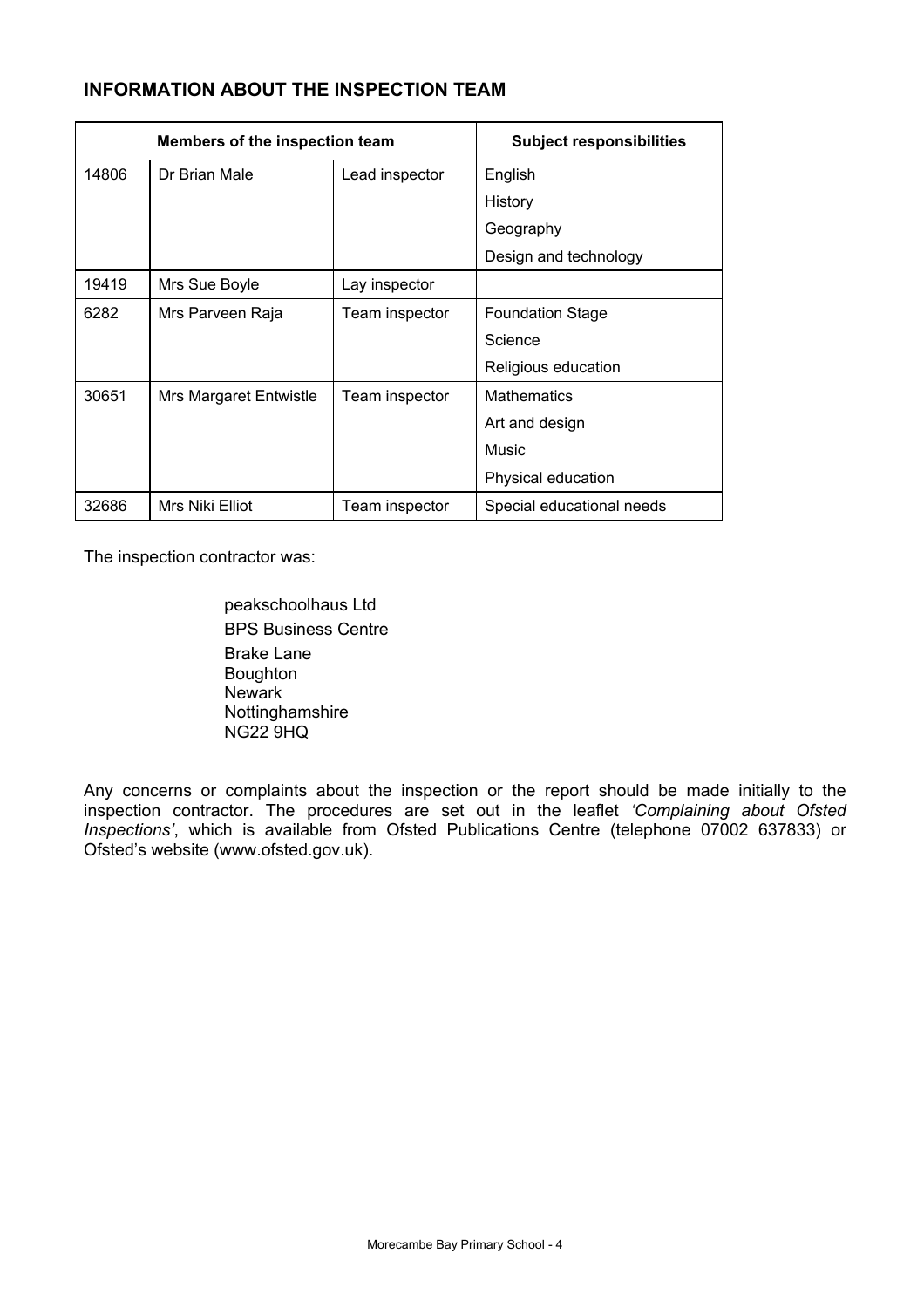### **REPORT CONTENTS**

| Page           |
|----------------|
| $\overline{7}$ |
|                |
| 10             |
|                |
|                |
| 13             |
|                |
| 17             |
| 19             |
|                |

**PART D: SUMMARY OF THE MAIN INSPECTION JUDGEMENTS 30**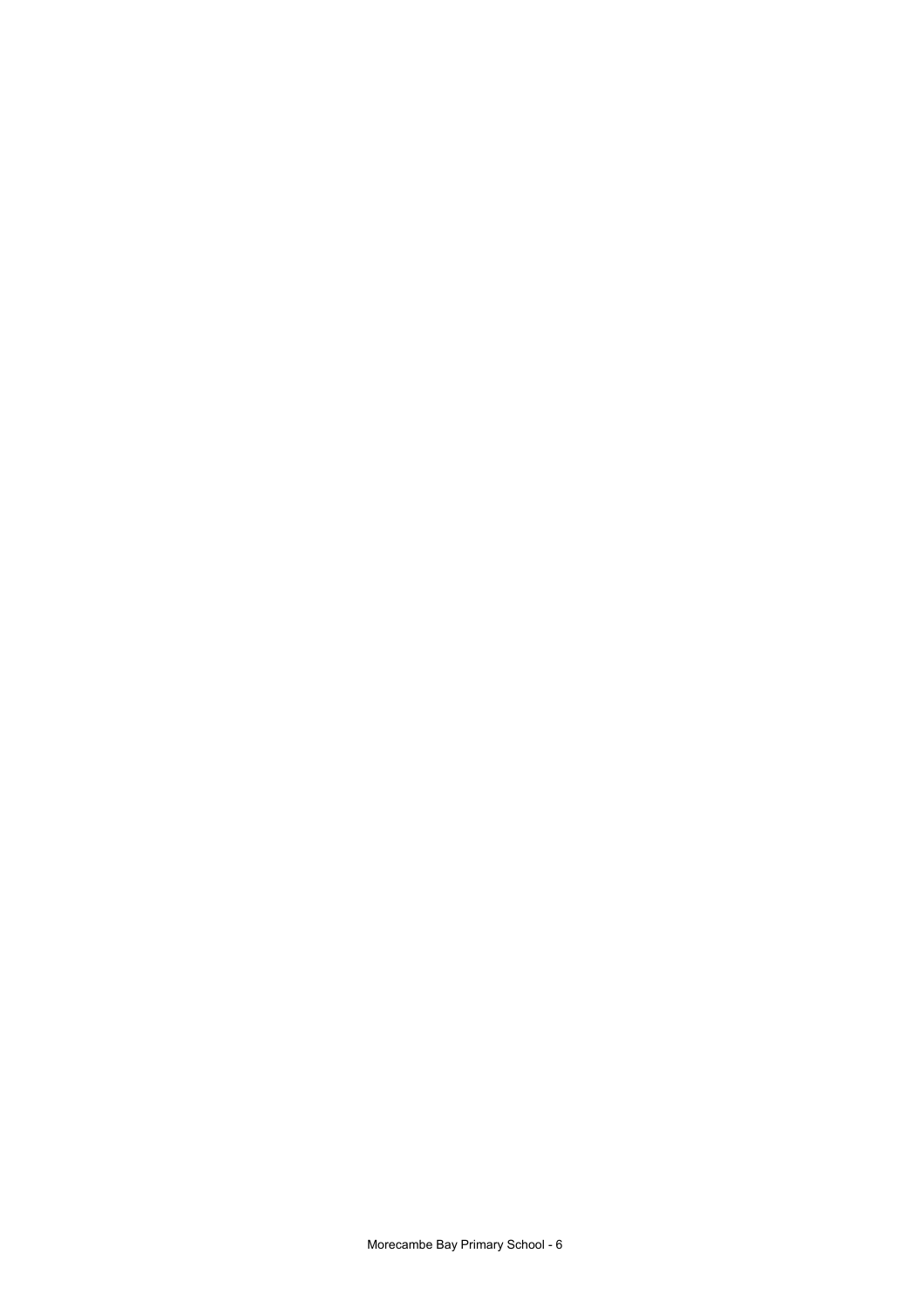### **PART A: SUMMARY OF THE REPORT**

### **OVERALL EVALUATION**

This is a **good** and improving school with many very good features. The headteacher provides excellent leadership and has created an exceptionally clear educational direction and a climate of continuing improvement for the school. Supported by an enthusiastic and very capable deputy and a very committed staff, she has accomplished a great deal in a relatively short time. Behaviour and attitudes have been improved, teaching is more effective and so standards are rising. The very positive ethos and very supportive approach ensure that pupils are very well cared for. Leadership and management are good overall, and the school provides **good value for money**.

### **The school's main strengths and weaknesses are:**

- The headteachers' excellent leadership and commitment of the staff underpin the many recent improvements in the school
- Teaching is good and often very good, and many new approaches are raising standards
- The school provides a very supportive community where pupils from a wide range of backgrounds and needs are looked after and supported very well indeed
- The school does very well to manage a number of pupils with significant special needs
- Although standards are below the national average at the end of Year 6, they are rising, and pupils achieve well overall taking account of their very low starting point, and achieve very well in information and communication technology (ICT)
- A very positive and practical approach in lessons engages pupils very well in their learning
- There is very good provision for pupils' spiritual, moral and social development
- Very good links with the community enhance the curriculum
- The school's assessment and tracking information is not always used sufficiently precisely in planning lessons to meet the needs of the different groups of pupils in each class
- The many recent innovations have improved the quality of provision and need to be monitored closely to ensure that they continue to impact positively on standards of attainment
- Attendance has improved since the previous inspection, but is still well below average and lowers standards for those pupils with poor attendance

The school has made good progress since the time of the previous inspection. Standards of attainment have risen and pupils' attitudes and behaviour are better. The quality of teaching and the effectiveness of leadership and management have been improved. All of the key issues have been successfully addressed.

### **STANDARDS ACHIEVED**

| <b>Results in National</b><br>Curriculum tests at the end |      | similar schools |      |      |
|-----------------------------------------------------------|------|-----------------|------|------|
| of Year 6, compared with:                                 | 2002 | 2003            | 2004 | 2004 |
| English                                                   |      |                 |      |      |
| <b>Mathematics</b>                                        |      |                 |      |      |
| Science                                                   | ⊏*   |                 |      |      |

*Key: A – well above average; B – above average; C – average; D – below average; E – well below average; E\* - lowest 5 per cent* 

*Similar schools are those where a similar proportion of pupils is entitled to free school meals.* 

**Pupils' achievement is good overall** and standards are higher than in previous years**.** Standards found in school are higher than national test scores suggest, mainly because many pupils, especially those newly arrived, lack confidence in test situations. Standards in English and science in Year 6 this year are below the national average whilst standards in mathematics continue to be well below average. These standards are higher than in previous years. Standards in Year 2 are well below the national average in science, and below average in reading, writing and mathematics. This is also an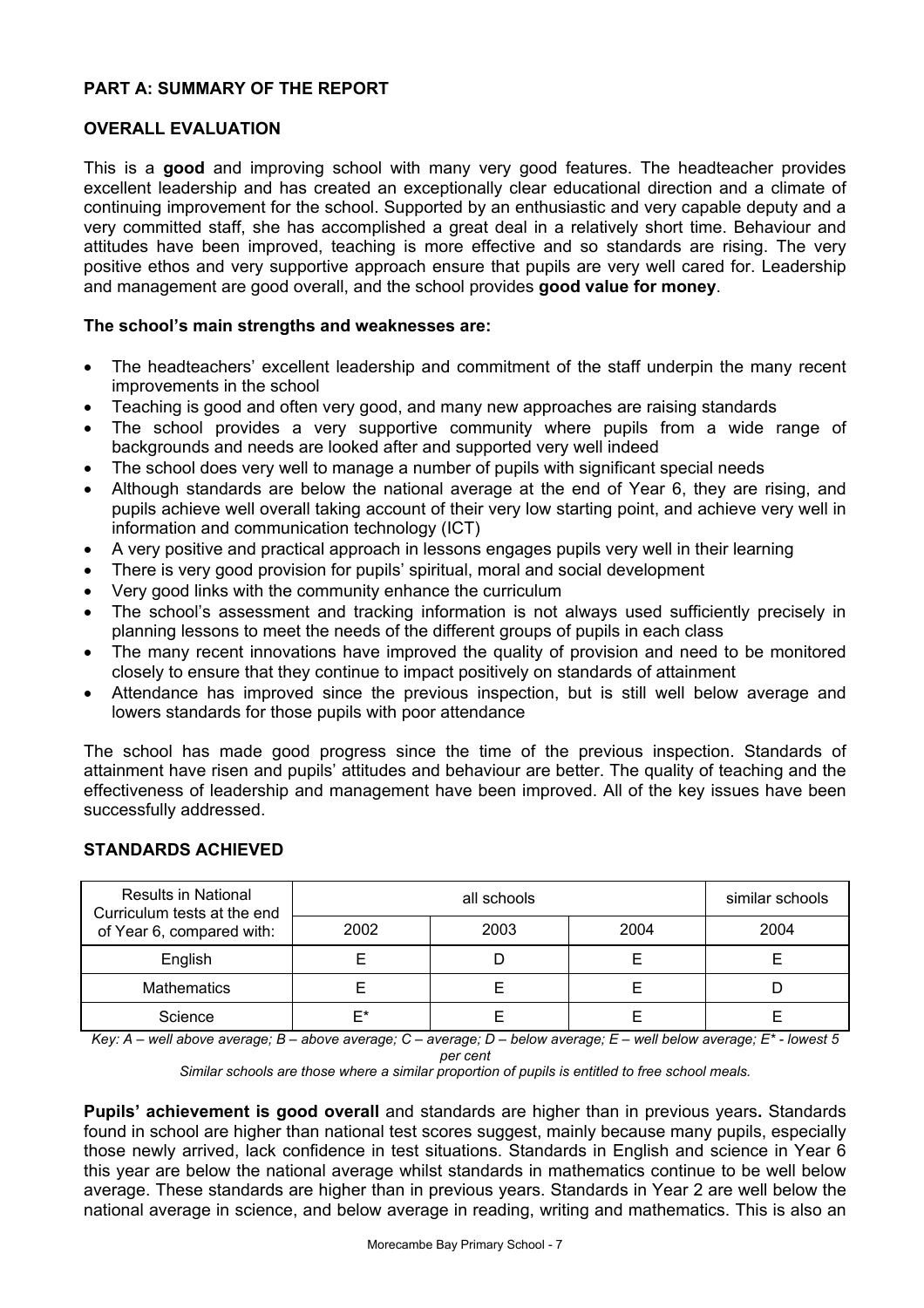improvement, particularly in mathematics. Standards in ICT have improved significantly since the previous inspection and pupils now achieve very well. Children make good progress through the nursery and reception classes, and achieve well.

Many pupils start in the nursery with very low standards of attainment, so the overall standards found by the inspection represent good achievement for the pupils. Achievement is particularly good taking account of the high number of transient pupils, and those with special educational needs.

**Pupils' attitudes and behaviour are good. Pupils' spiritual, moral, social and cultural development is very good.** Most pupils have very positive attitudes to school and are keen to take part in lessons, especially where these are practical. Behaviour is generally good, although there has been a high rate of exclusion in the past. This is because there is a small number of pupils who have personal problems who can be difficult to manage at times, and whose attitudes and behaviour are not always positive. The school does very well with these pupils, and its positive and supportive approach is having marked success. As a result, the rate of exclusion has fallen significantly, and standards of attainment are rising. The great majority of pupils are very polite, considerate and friendly. Relationships are mainly very good. The rate of attendance is well below average, but the school is working well with a range of families to improve this situation.

### **QUALITY OF EDUCATION**

**The quality of education is good overall. The quality of teaching is good and often very good.**  Recent developments have improved the quality of teaching and this is beginning to raise standards. Teachers work very hard and care for their pupils as individuals, and this underpins pupils' positive approach to learning. In the best lessons, teachers involve pupils in an exciting range of practical activities that keep them well engaged and promote good understanding. The overall level of challenge is generally good but some lessons do not make sufficiently precise use of assessment information to target learning to different groups. Teaching assistants provide good support for learning.

There is a broad curriculum enhanced by a good programme of extra-curricular activities. The curriculum is very successful in providing pupils with a rich variety of experiences that extend their understanding and keep them interested. There are very good support and guidance for pupils' welfare, and the school copes very well with a fairly high number of pupils coming and going each year. There is good provision for pupils with special educational needs. The school's partnership with the community is very good, and enhances learning. The school is well staffed with teachers and support assistants. The accommodation is extensive, but the outside grassed area is rather small for games, and the reception classes do not have direct access to the outside area. Teaching and learning resources are generally good.

### **LEADERSHIP AND MANAGEMENT**

**The leadership and management of the school are good overall.** The relatively new headteacher provides excellent leadership, and her exceptionally clear educational direction has created a strong sense of purpose. There has been some very good work within staff groups to develop teaching techniques and introduce new approaches. These now need to be monitored rigorously. Subject and phase co-ordinators provide good leadership. The governors have a good overview of the school, and make an effective contribution to its development. The school is managed effectively.

### **PARENTS' AND PUPILS' VIEWS OF THE SCHOOL**

Parents are pleased with the school's provision, but few are active in their support despite the school's efforts. Pupils are very positive about the school, and the school takes good steps to ensure that pupils' views are sought and acted upon.

#### **IMPROVEMENTS NEEDED**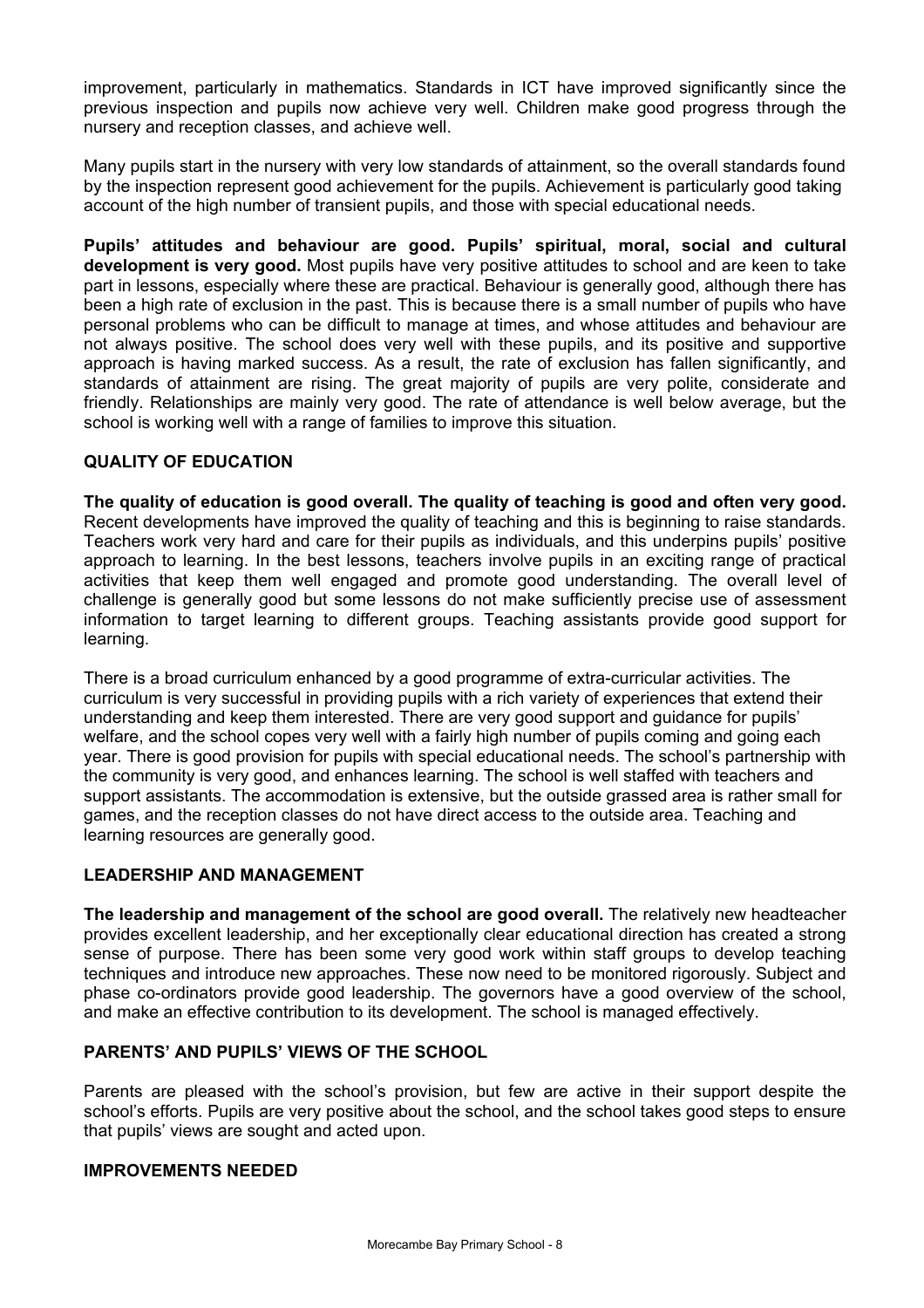In order to raise standards of attainment, particularly in English, mathematics and science, and to build on the already good provision, the next steps for the school are to ensure that:

- precise use is made of assessment and tracking information available to plan lessons that meet the learning needs of different groups of pupils within each class
- new developments are monitored rigorously to ensure that they continue to impact positively on standards of attainment
- the rate of attendance improves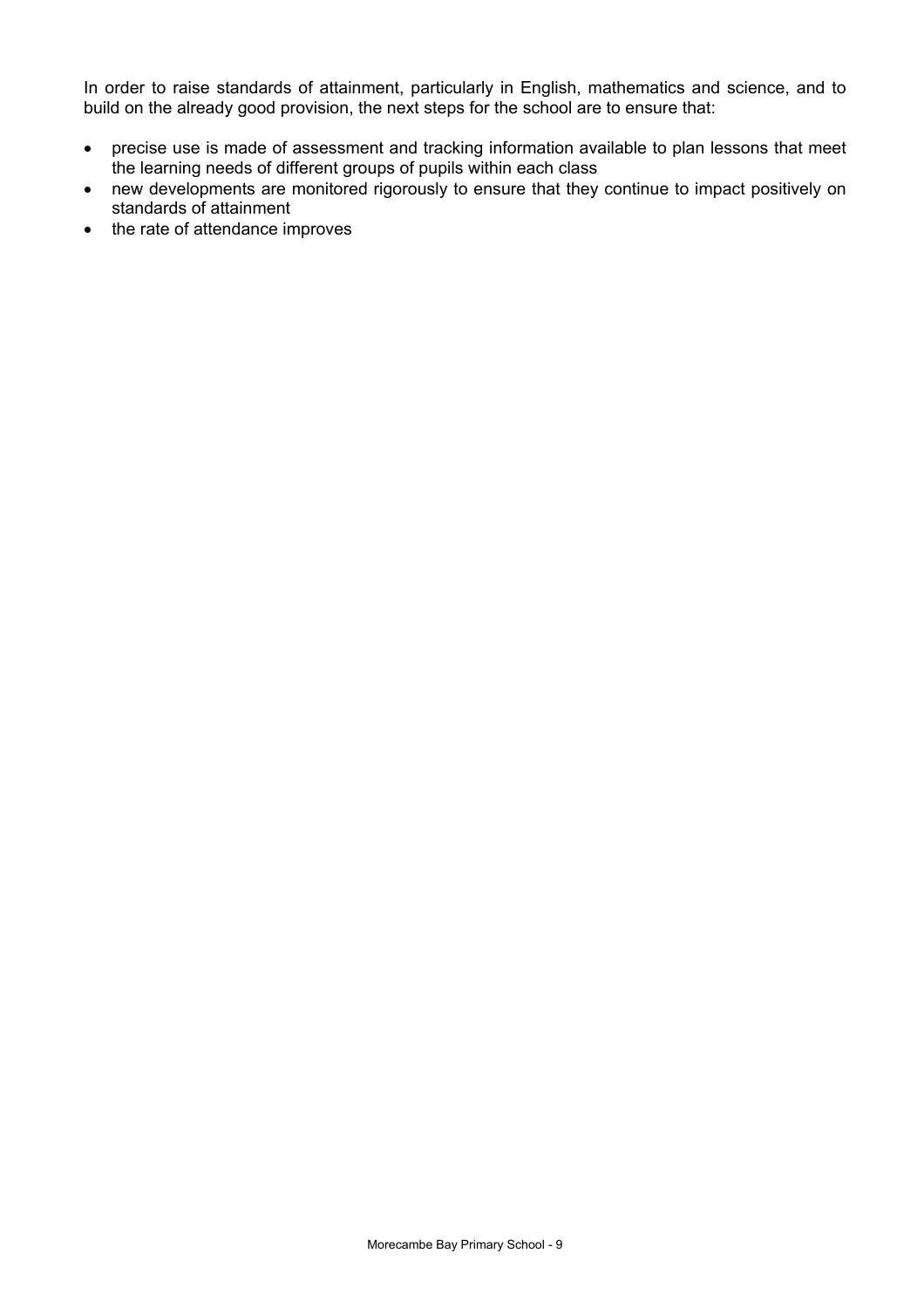### **PART B: COMMENTARY ON THE MAIN INSPECTION FINDINGS**

### **STANDARDS ACHIEVED BY PUPILS**

### **Standards achieved in areas of learning and subjects**

Pupils' achievement is good overall. Standards by the end of Year 6 are generally below the national average, but this is an improvement over previous years, and standards are rising.

### **Main strengths and weaknesses**

- Pupils make good progress across the school and standards of attainment are rising
- The school's very supportive approach enables pupils with a wide range of special needs to achieve well
- Standards of work in school are higher than the national test scores suggest
- Standards in ICT have improved significantly and achievement is now very good
- Standards in science are not as high as those in English and mathematics by the end of Year 2
- Standards in mathematics are not as high as those in English and science by the end of Year 6; however, new initiatives are raising these standards significantly

### **Commentary**

- 1. Overall standards by the end of Year 6 are generally below the national average, but represent good overall achievement because most children start with very low standards. Standards are also affected by the high proportion of pupils with special educational needs, the many pupils who spend only a short time in the school, and the poor attendance of a number of pupils. Standards of attainment are rising in the school, mainly as a result of a range of new initiatives to sharpen teaching and improve pupils' attitudes and behaviour. Overall standards of work in class are higher than the scores in national tests suggest. This is because a number of pupils, especially those newly arrived in school and those who lack confidence, do not perform well in test situations.
- 2. The overall improvement means that standards at the end of the reception year and at the end of Year 2 are higher than in previous years. Present Year 6 pupils did not attain these levels when they were in those years, so their progress through Years 1 to 6 has been good.

| Standards in: | School results | National results |
|---------------|----------------|------------------|
| English       | 23.8(25.5)     | 26.9 (26.8)      |
| mathematics   | 23.5(24.2)     | 27.0 (26.8)      |
| science       | 25.3(26.5)     | 28.6 (28.6)      |

*Standards in national tests at the end of Year 6 – average point scores in 2004* 

*There were 64 pupils in the year group. Figures in brackets are for the previous year* 

3. Inspection evidence indicates that current standards by Year 6 in English, mathematics and science are higher than in 2004. Standards are below the national average in English and science, and although still well below average in mathematics, they have risen. The school has introduced some very effective measures to raise standards in mathematics, but there has not been time for these to impact on the older pupils as they had a great deal of catching up to do. Standards in ICT have improved significantly since the previous inspection and are now slightly below average at the end of Year 6 and represent very good achievement. Standards in religious education are below the expectations of the locally agreed syllabus. It was not possible to make overall judgements of standards in other subjects.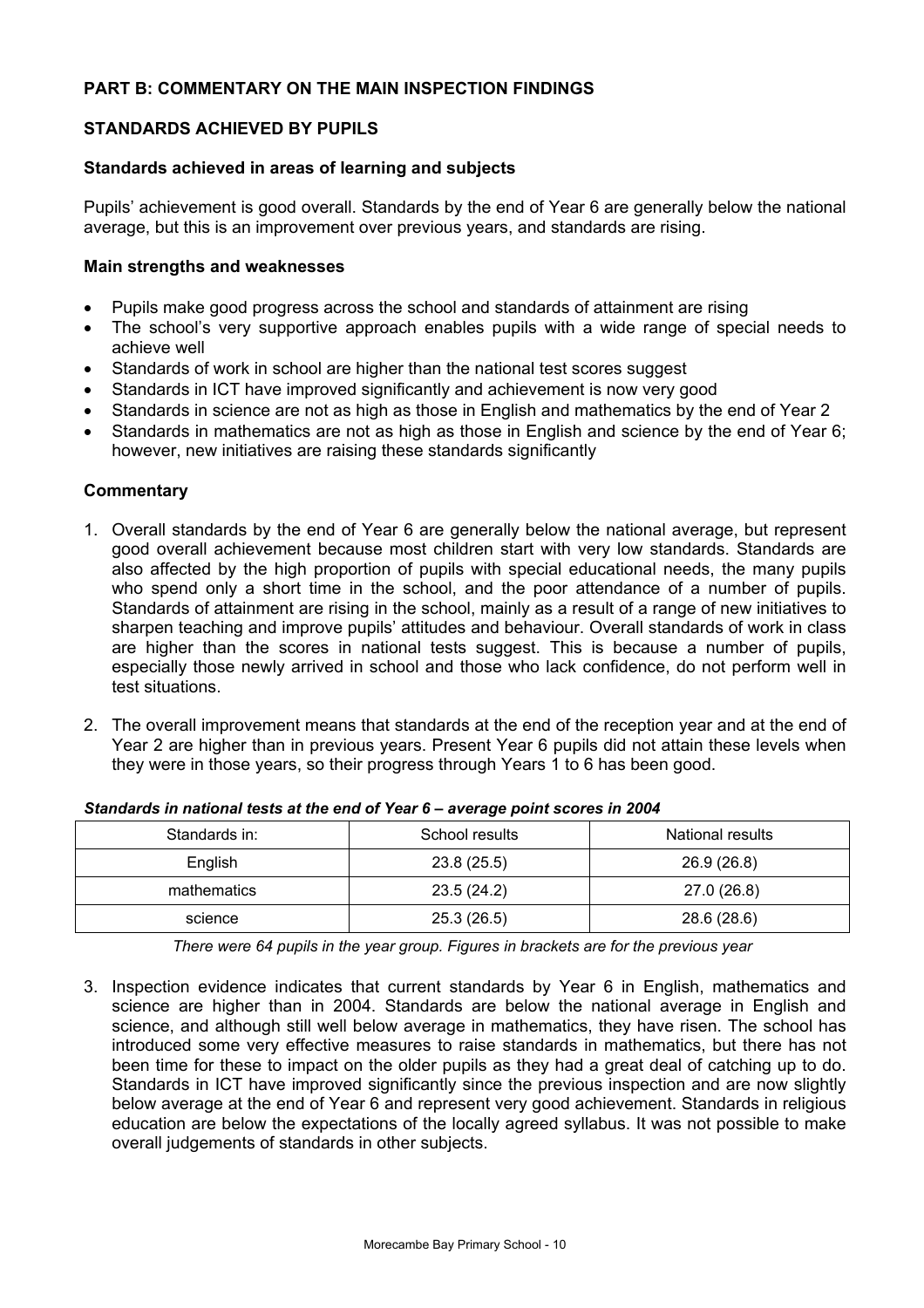| Standards in: | School results | National results |
|---------------|----------------|------------------|
| reading       | 11.7(11.2)     | 15.8 (15.7)      |
| writing       | 12.3(11.8)     | 14.6 (14.6)      |
| mathematics   | 13.5(12.2)     | 16.2(16.3)       |

## *Standards in national tests at the end of Year 2 – average point scores in 2004*

*There were 51 pupils in the year group. Figures in brackets are for the previous year* 

- 4. Inspection evidence suggests that current standards in Year 2 are similar to those in 2004 in reading and writing, and higher in mathematics. The school's very effective focus on mathematics this year has been very successful in raising standards. Standards are well below the national average in science, and below average in reading, writing and mathematics. Standards in science are well below the national average. This is because most pupils attain the expected level, but the focus of lessons does not allow the expected number of pupils to attain the higher level (Level 3). Standards in ICT are generally in line with the national average and represent very good achievement. Standards in religious education are below the expectations of the locally agreed syllabus. It was not possible to make overall judgements of standards in other subjects.
- 5. Children make good overall progress through the nursery and reception classes, and very good progress in personal development. As many start with very low standards, attainment is still below average by the time they enter Year 1, but this represents good achievement. The good achievement results from the good quality of the teaching and the very supportive ethos that enables children to grow in confidence and settle into school well.
- 6. A significant number of pupils join the school part way through each year. This inevitably disrupts their education and means that they miss parts of the course being followed by other children in the school. The school's very supportive ethos ensures that these pupils settle quickly and a focus on their particular needs ensures that they make good progress in terms of their starting point. However, their overall attainment is lower than those who move right through the school, and this lowers the school's overall standards as measured by national tests.
- 7. There are a significant proportion of pupils with special educational needs. Support for these pupils is good throughout the school and enables them to achieve well. The very supportive ethos of the school is very important in raising these pupils' self-confidence and giving them the belief that they can succeed. Good teaching within lessons and good support from teaching assistants is also very influential.
- 8. Overall standards are higher than at the time of the previous inspection.

### **Pupils' attitudes, values and other personal qualities**

Pupils' attitudes and behaviour are good. Personal development, including spiritual, moral, social and cultural development, is very good. Attendance is unsatisfactory.

### **Main strengths and weaknesses**

- The rate of attendance is well below average, but higher than at the time of the previous inspection
- Attitudes and behaviour are often very good
- Pupils are polite and friendly, and relationships are mostly very good.
- The school has created a very effective climate for learning
- Playtimes are particularly well managed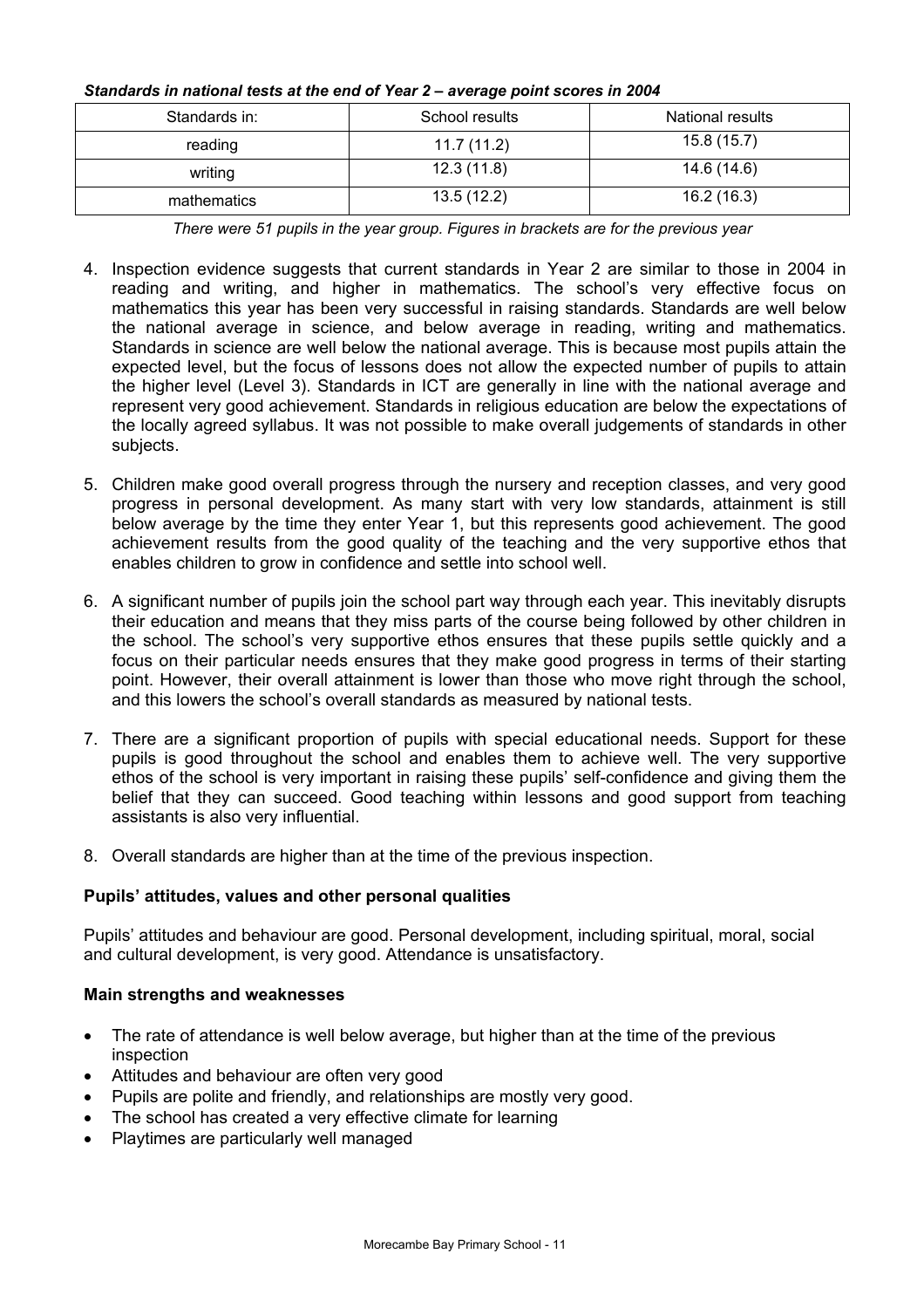### **Commentary**

9. Pupils' attitudes and behaviour have improved since the previous inspection. Pupils like school and enjoy their lessons. This is because they feel well supported, and most lessons are interesting and fun. As a result, most pupils work hard and behave very well. Pupils' behave extremely well as they move around the school, which is commendable given the narrow staircases. However, there are a significant number of pupils who have behavioural special needs. Whilst these pupils are generally managed very well, they can be poorly behaved at times and occasionally make it difficult for other pupils to concentrate in lessons. It is these pupils who have accounted for the very high exclusion rates. The school has been very successful in improving behaviour and reducing exclusion by a clear framework for behaviour within a very supportive ethos. As a result, the number of exclusions has recently fallen significantly. The school's involvement in a range of projects such as the 'Behaviour and Attendance Pilot' (BAP) has been very successful because they are part of a coherent overall positive approach at the basis of which is the raising of pupils' self-esteem. The table below represents eleven pupils excluded a number of times each in the year before the inspection. This had been reduced to two occasions only in the term of the inspection.

### **Exclusions**

#### *Ethnic background of pupils Exclusions in the last school year*

#### Categories used in the Annual School Census No of pupils on roll Number of fixed period exclusions Number of permanent exclusions White – British  $\begin{array}{ccc} 1 & 1 & 367 & 1 & 56 \end{array}$  0 Mixed – any other mixed background 2 0 0 Asian or Asian British – Pakistani 1 0 0 Black or Black British – African 1 0 0 Any other ethnic group 2 0 0

*The table gives the number of exclusions, which may be different from the number of pupils excluded.*

- 10. The school has been particularly successful at improving behaviour at playtimes by improving the quality of provision of games and other activities. The impact of this has been significant and pupils play particularly well with each other. It also means that because pupils have enjoyed their play they come into lessons happy and willing to work. The improvements to playtimes, the school ethos and very good relationships have created a climate in which bullying is unusual and there is very good racial harmony. However, if bullying does occur it is taken very seriously and dealt with well.
- 11. Pupils' spiritual, moral and social development is very good. Pupils are valued as individuals and this helps them to understand themselves and their place in the world. They are encouraged to respect and value others. Pupils show this in the way in which they relate to others in their work and play. The school sets very clear expectations for how pupils should behave and this promotes pupils' moral development very well. Music and art and design are a strong element of school life and give pupils good opportunities to perform, and to take part in local events. The emphasis on local culture supports pupils' personal development well. There are some good examples of pupils learning about and broadening their experiences of other cultures but generally multicultural education is not well developed. Overall, provision for cultural development is satisfactory.
- 12. Pupils are encouraged to help with school tasks and in this they are sensible and responsible. However, there is scope to give pupils more independence in the day-to-day routines, and opportunities to show that they can be self-disciplined and take responsibility.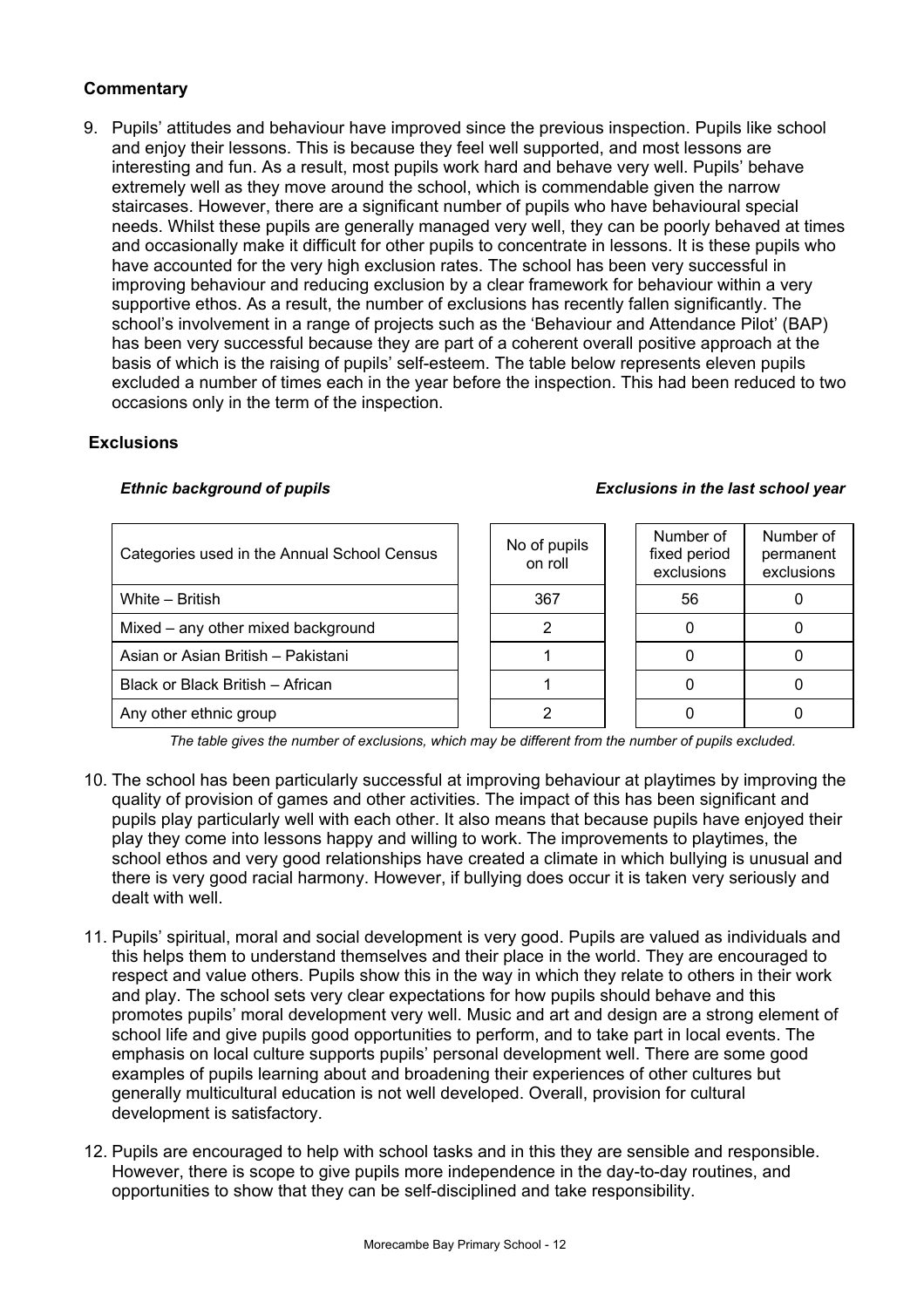13. The school has worked hard to improve attendance, and has had some good success particularly with those pupils whose attendance is very low. However, there is still a large group of pupils whose families do not do all they can to ensure that they attend. The school has identified this group and has plans to work with these families to encourage their attendance. Attendance rates have a detrimental effect on the standards the pupils attain.

#### *Attendance in the latest complete reporting year (%)*

| Authorised absence |     | Unauthorised absence |     |
|--------------------|-----|----------------------|-----|
| School data        |     | School data          |     |
| National data      | 5.4 | National data        | 0.4 |

*The table gives the percentage of half days missed through absence for the latest complete reporting year.*

### **QUALITY OF EDUCATION PROVIDED BY THE SCHOOL**

The quality of education provided by the school is good. Teaching and learning are good overall, and often very good. The curriculum is good overall and extra-curricular activities are very good. There is good support and guidance for pupils, and the very good partnership with parents and the community contributes to learning.

### **Teaching and learning**

Teaching and learning are good overall, and are often very good. Assessment is satisfactory overall and improving.

### **Main strengths and weaknesses**

- Pupils learn very well in lessons that provide high challenge and first-hand practical activities
- There are some particularly effective techniques for making ideas and concepts clear to pupils
- There is a good range of strategies to engage pupils in lessons and deepen their understanding
- Many lessons engender a sense of excitement
- Assessment is used effectively in the nursery and reception classes but is not always used precisely elsewhere to plan activities for different groups

### **Commentary**

*Summary of teaching and learning observed during the inspection in 60 lessons*

| Excellent | Very good | Good     | Satisfactory | Unsatisfactory | Poor | Very poor |
|-----------|-----------|----------|--------------|----------------|------|-----------|
| (2%)      | 16 (27%)  | 27 (45%) | 15 (25%)     | (2%)           |      |           |

*The table gives the number of lessons observed in each of the seven categories used to make judgements about lessons; figures in brackets show percentages where 30 or more lessons are seen.* 

- 14. The quality of teaching has improved since the previous inspection. Teaching is good overall in the nursery and reception classes where children make a good start to their education and achieve well. In Years 1 and 2, teaching and learning are very good in English, good in mathematics, ICT and religious education, and satisfactory in science. In Years 3 to 6, teaching and learning are good in English, mathematics, science, religious education and ICT. It was not possible to see sufficient lessons to make judgements in other subjects.
- 15. Assessment is being used effectively in the nursery and reception classes to identify the key skills and concepts needed by different groups of children so that teaching is well focused. In the rest of the school, good assessments are being made in English and mathematics that allow levels of attainment to be recorded precisely and progress to be tracked. Assessments in other subjects are neither so regular nor so precise. In English and mathematics, the assessment information is used well to identify groups of pupils within classes who are at different stages of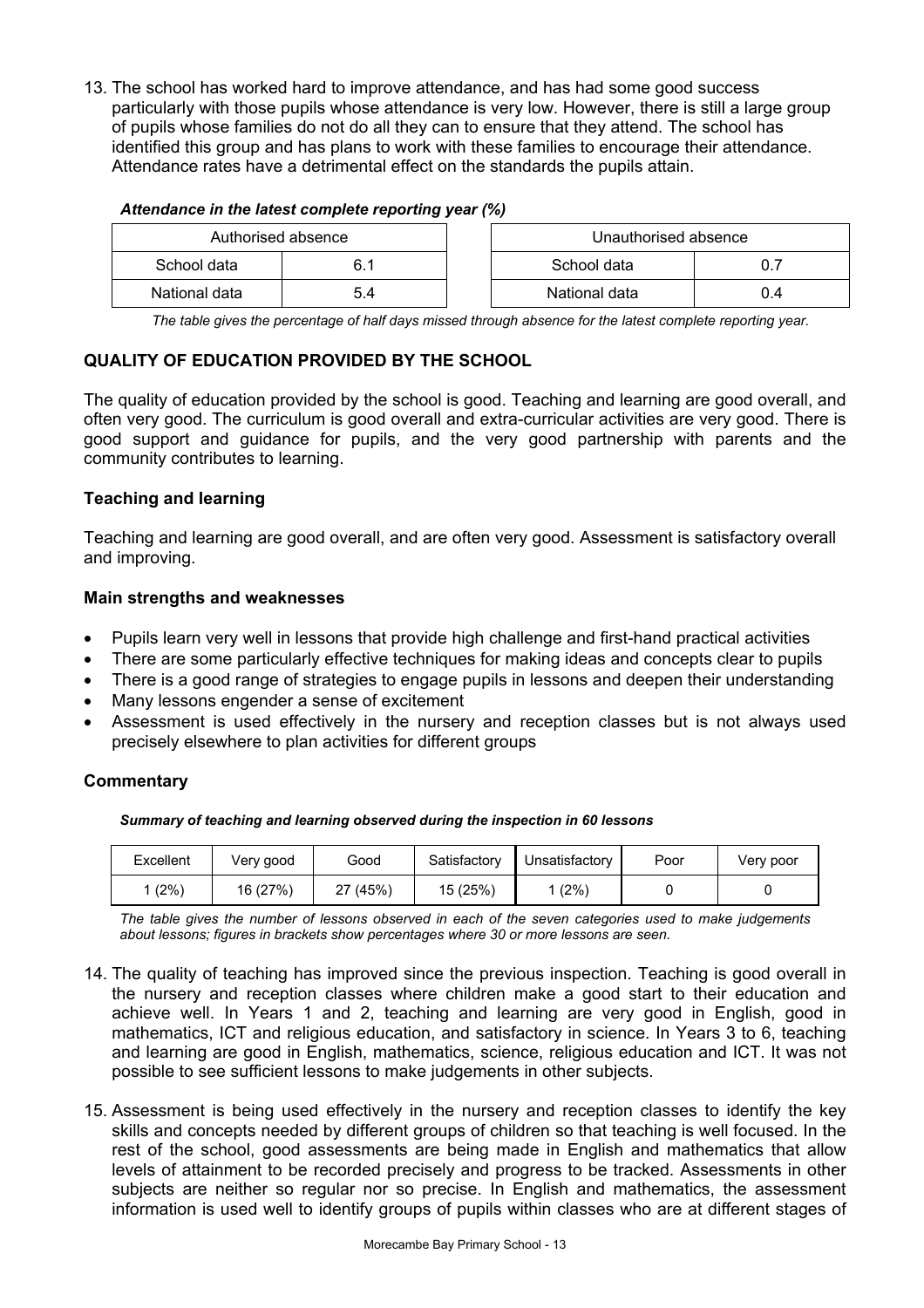attainment. At the moment, some lessons do not make precise use of this information in planning activities for different groups, and the information in subjects other than English and mathematics is not always sufficiently precise to allow this to happen.

- 16. Where teaching is best, the level of challenge for pupils is high and pupils are engaged in firsthand practical activities that engage their interest and promote learning. For example, in a very good Year 1 English lesson, pupils played a card game in which they changed places if the object on their cards had a particular word ending. This was a very enjoyable but challenging way of learning phonetics. A very good nursery class lesson involve children pretending to walk through a jungle whilst introduced to a range of new vocabulary such as 'crunching' and 'scampering' that they were able to learn in context. A very good Year 3 mathematics lesson used a variety of shapes and colours to enable pupils to work together to learn about Venn diagrams. In a very good reception class lesson the study of real snails, spiders and fish was very effective in deepening understanding and helping develop a respect for nature. All of these lessons challenged the pupils and involved them in practical activities.
- 17. Teachers use a good range of strategies to engage pupils in the lesson and to deepen their understanding. For example, very effective use is made of 'talking partners' where pupils discuss issues and ideas with a fellow pupil. In a very good Year 6 lesson, pupils acted out parts from their reading book before turning the dialogue into a play script. This was not only very enjoyable, but also enabled pupils to understand the requirements of the script. These techniques, alongside others such as 'hot-seating' where pupils answer questions in the role of a particular character, and group discussions, are also effective in helping to develop pupils' speaking and listening skills.
- 18. Some lessons have particularly effective techniques for making ideas and concepts clear to pupils – for example, the excellent series of Year 2 English lessons described below:

### **Example of outstanding practice**

Year 2 pupils were given information books with the covers, contents and index pages removed, and had to make up their own. The books selected did not have chapter headings.

The first task was to divide up the contents into chapters, a very challenging task for this age group. The pupils put 'post-it' notes where they thought each chapter started and allocated an appropriate name. They also put on the 'post-it' the page number where each chapter started. The 'post-its' were then collected and set out in numerical order to become the content page. By re-arranging the 'post-its' in alphabetical order, the pupils constructed their own index. They then went through the book writing down words they did not understand and looked them up in the dictionary. This became the glossary. By this time, they were able to suggest an overall title for the book and write a suitable 'blurb' for the back. A simple but extremely effective method of introducing these aspects of a book to these young pupils.

- 19. A factor that makes so many lessons successful is the sense of excitement engendered. For example, a series of Year 5 lessons was centred around a 'Greek Day' linked to the history topic. The dressing-up, drama and Greek food were all very exciting and enthused the pupils. The theme was incorporated into very good English lessons through drama, art lessons through pottery making, and mathematics lessons through calculating the amounts needed for the meal. These are exactly the sort of activities that motivate these pupils and help them to learn. Year 4 pupils were equally engaged in the design and technology task of making model chairs. This was helped by the blocked timetable which enabled pupils to complete the task within a week.
- 20. Classroom management is generally good, and some potentially challenging pupils are managed very effectively and with sensitivity. This management is so effective because the approach is positive and focused on raising pupils' self-esteem.
- 21. Pupils who have special educational needs receive good support and achieve well. This is because class teachers have a good understanding of the learning requirements of these pupils and ensure that work is well matched to their attainment. In addition, teaching assistants work well and offer extra support to ensure that the individual pupils' needs are met effectively. Where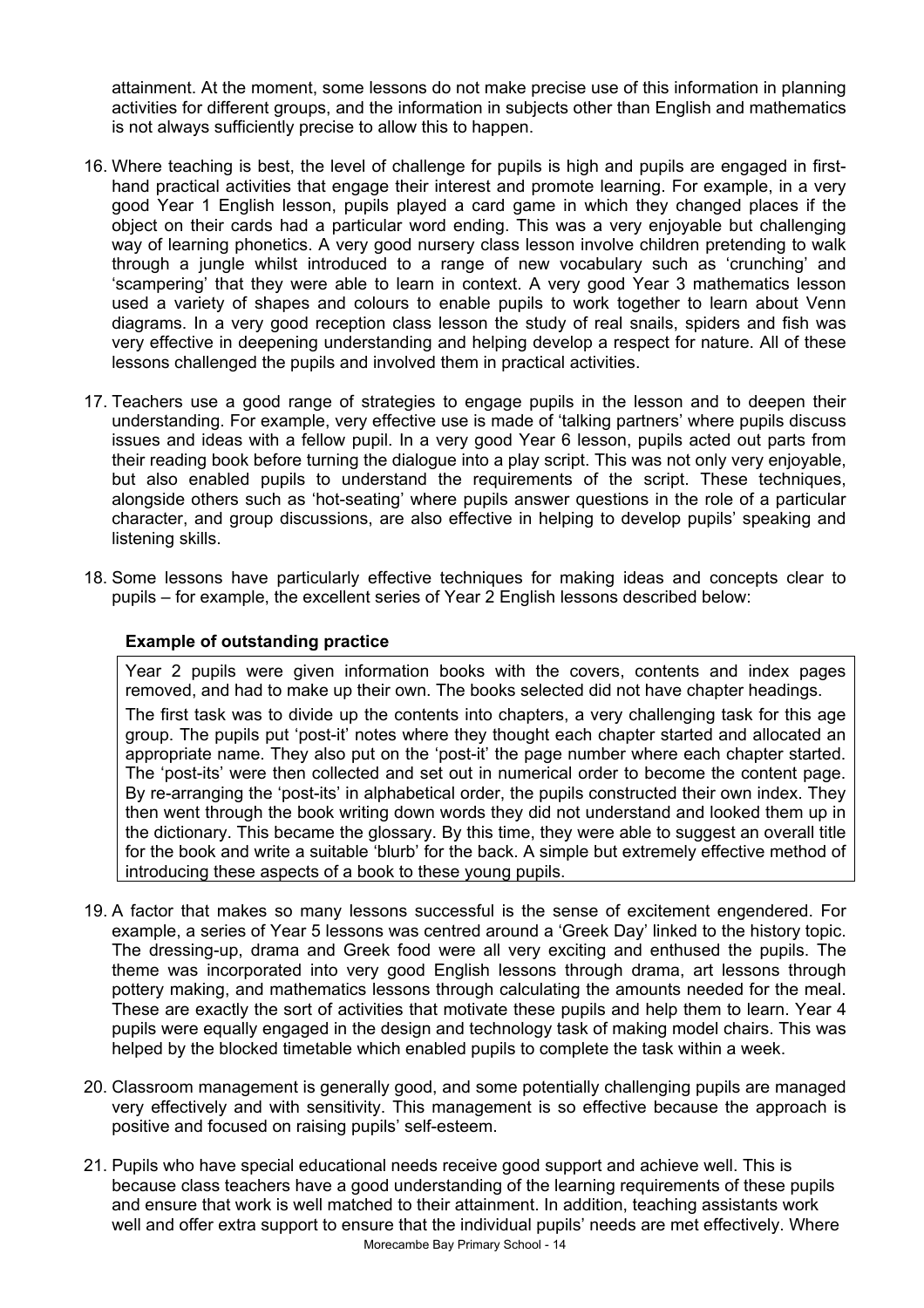pupils are withdrawn from the class for extra support, the quality of the teaching is good, but the programme followed is sometimes quite different from the work in class and so create problems in one area whilst providing good support in another. This is most marked where pupils are withdrawn for support with personal development.

### **The curriculum**

The school provides a good curriculum for its pupils.

### **Main strengths and weaknesses**

- There has been good improvement in provision since the last inspection
- The curriculum is broad and well balanced, and is enhanced by a good range of extra-curricular activities and by very good links with the community
- Teachers do everything they can to make sure that the many pupils who come and go from the school during the year can take part fully
- Flexible approaches to timetabling are leading to creative ways of linking subjects and managing curriculum time, but need further development
- Provision for pupils with special educational needs is good
- The reception classes do not have direct access to the outside area, and the outdoor grassed area is rather small for games and physical education

- 22. The school has improved its curriculum since the time of the last inspection, putting right the deficit in ICT provision. It now very firmly meets its commitment to providing a broad, balanced and stimulating curriculum for its pupils. The recent blocking of curriculum time for history, geography, art and design, and design and technology helps teachers to expect a good standard of work because of the continuity it provides. For instance, during the inspection week, Year 4 pupils were able to return to their 'Chairs' project each day over the week, building upon successes and mistakes of the previous day with an immediacy that kept motivation and skill levels high. Year 5 pupils held a delightful 'Greek Day' as part of their history topic that involved drama, poetry, dance, weighing and measuring and cooking to prepare a Greek feast, as well as developing a host of personal and social skills.
- 23. The school manages the relatively high number of pupils who come and go from the school during the year very well. Because teachers and assistants assess their needs immediately, and nurture them carefully, new pupils are able to settle to school and join in activities as willingly as most other pupils*.* Teachers and assistants are sensitive to changing home circumstances, and respond very positively.
- 24. The curriculum for pupils with special educational needs is good within classes and the extra support provided enables all pupils to participate fully in all parts of the curriculum. This has a significant positive impact on progress. When pupils are withdrawn for extra support, the curriculum they follow is not always continuous with the one in class. Whilst this is sometimes necessary in order to meet particular needs, it does lead to pupils missing parts of lessons and the curriculum that are important to them.
- 25. The curriculum is enriched by a good number of extra-curricular clubs and activities that are managed very effectively by the deputy headteacher. The school is recognised locally as being a key participant in local competitions and artistic events: "We never miss an event, we go to everything"! This helps to build up strong links with other schools, most especially with the two local high schools, so that transition procedures are good between the end of Year 6 and Year 7.
- 26. There is a wide range of extra-curricular activities. As well as sport, there is, for example, a computer club, a story club, a choir and a very active Samba club for which there is a waiting list. These make a very significant contribution to pupils' positive attitudes to school. The school reaches out to give its pupils every chance to join in community events, so that partnership with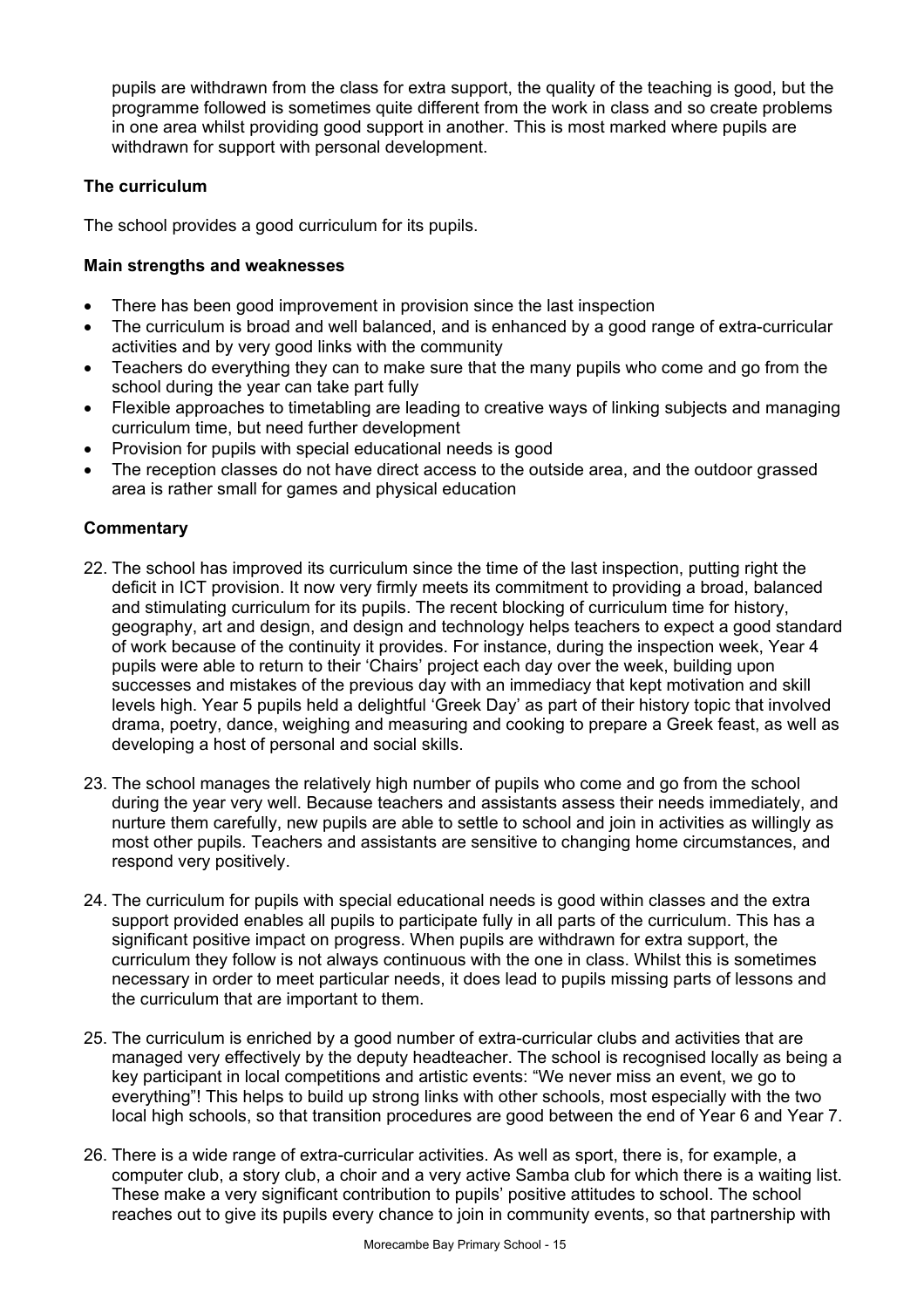the community is very good. Pupils join in a surprising range of local events. Musical events make a very strong contribution to this aspect of school life, but participation goes well beyond this. Pupils take part in library competitions, annual celebrations and are part of a local Junior Warden Scheme to reduce litter in the town.

27. Accommodation is extensive, but the outside grassed area is rather small for games, and the reception classes do not have direct access to the outside area. Teaching and learning resources are generally good, much enhanced by the recent acquisition of interactive whiteboards for a good number of classrooms. The library is very welcoming but has a rather limited stock of books. The school is well staffed with teachers and support teachers, who make a valuable contribution to the pupils' learning.

### **Care, guidance and support**

The care, welfare, health and safety for pupils are very good. Support, advice and guidance are very good. Pupils' involvement in the work and developments of the school is good.

#### **Main strengths and weaknesses**

- The school is very caring and very committed to pupils' well-being
- Pupils feel very well supported by adults in the school
- The school works very well with outside agencies to provide very good personal support for pupils
- Arrangements for pupils entering the school other than at the normal time are very good

- 28. The school has improved its provision in this area since the previous inspection. Arrangements for health and safety are very thorough, and first aid procedures well understood. Fire drills are held routinely and there is good attention to risk. Child protection procedures are very well established and very effective. Pupils are confident that if they have a worry they can go to an adult and that they will be listened to. This means that concerns are picked up quickly, and pupils feel well supported.
- 29. The school's provision for pupils' personal development through the BAP programme, although still at a relatively early stage, is developing very well, and is already having a significant impact on pupils' behaviour and on relationships. This is an important part of the school's overall strategic approach to supporting pupils and raising self-esteem as an essential step toward raising standards of attainment. This positive approach and commitment to the pupils' well-being underpin the school's very supportive ethos.
- 30. The school works very well indeed with a wide range of outside agencies to co-ordinate support for pupils and their families. This enables support to be well focused and well co-ordinated. The provision of support within the positive ethos is an important factor in the rising standards.
- 31. The high numbers of transient pupils who join the school part way through each school year are monitored very closely and given sensitive help and support. These pupils often find the change very difficult because of circumstances which are outside the school. The home-school worker works with these families to ensure that they get the help they need. Induction for children entering the nursery and reception classes is good and this helps children to feel secure and to settle into school.
- 32. Pupils are regularly consulted, and through the school council all pupils can have a say in what happens in school. The council has been influential in the new arrangements for playtimes and is currently helping to plan the refurbishment of the toilets. However, there is less scope for pupils to be involved in decisions about their learning.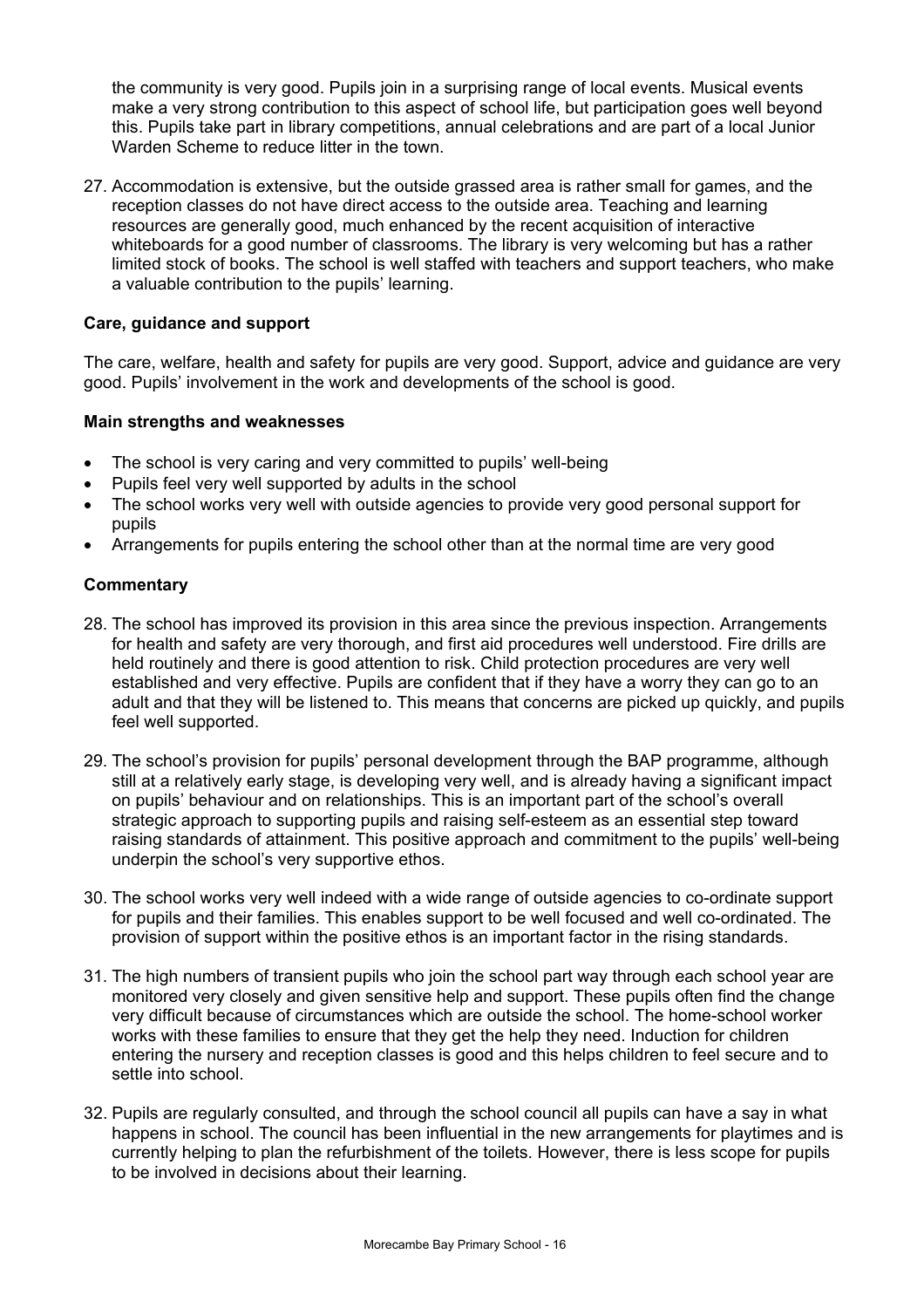### **Partnership with parents, other schools and the community**

The schools links with parents are satisfactory. Links with the community are very good. Links with other schools are good.

### **Main strengths and weaknesses**

- The school draws very well on the community to support the curriculum
- Links with other schools are developing very well
- Parents do not play a full or active part in the life of the school or in learning

### **Commentary**

- 33. The school's satisfactory partnership with parents is similar to that found by the previous inspection, whilst its partnership with the community is much more extensive.
- 34. The school regularly consults parents through questionnaires and sends out a regular newsletter that is informative and keeps parents in touch with what is happening in school. A good number of parents come to special events and performances. However, although there are frequent opportunities for parents to find out about the progress their child has made through parentteacher consultation evenings, relatively few parents use the opportunities provided. The school's follow-up of those parents not attending is informal and is not always successful in ensuring that appropriate contact is kept. Pupils' annual reports are rather wordy and are not always clear about the progress pupils have made. A small number of parents are very keen to support the school and help in various ways such as supporting the 'walking bus'.
- 35. The school's provision for the wider community consists mainly of courses for parents. It has offered a good range of these courses, but they have not been well attended. However, a recent literacy course, run with the support of a local college, has attracted a small but committed group who successfully completed the course.
- 36. The school has developed very good and productive links with a variety of agencies ranging from health to education. These links support the curriculum and pupils' personal development. It is keen to involve parents in curricular initiatives and is working with these agencies to educate and encourage parents' involvement in the curriculum; an example is the planned health week. It works well with the local neighbourhood management team, encouraging pupils to feel responsible for their community. The school participates in local events and festivals and this supports pupils' personal development very well.
- 37. Links with business are well established and used particularly well to enhance the curriculum for older pupils. Other links, such as that with a local church, help to bring the curriculum alive and again effectively support pupils' personal development.
- 38. The school is working well with the high schools to share expertise and to develop the curriculum. Transfer arrangements for pupils have been particularly well thought out, with units of work that pupils start in the primary school and continue with at high school. These units have been developed by the school and are also being used by other local schools.

### **LEADERSHIP AND MANAGEMENT**

Leadership and management are good overall. The headteacher provides excellent leadership for the school. The school is well managed. The governance of the school is good.

### **Main strengths and weaknesses**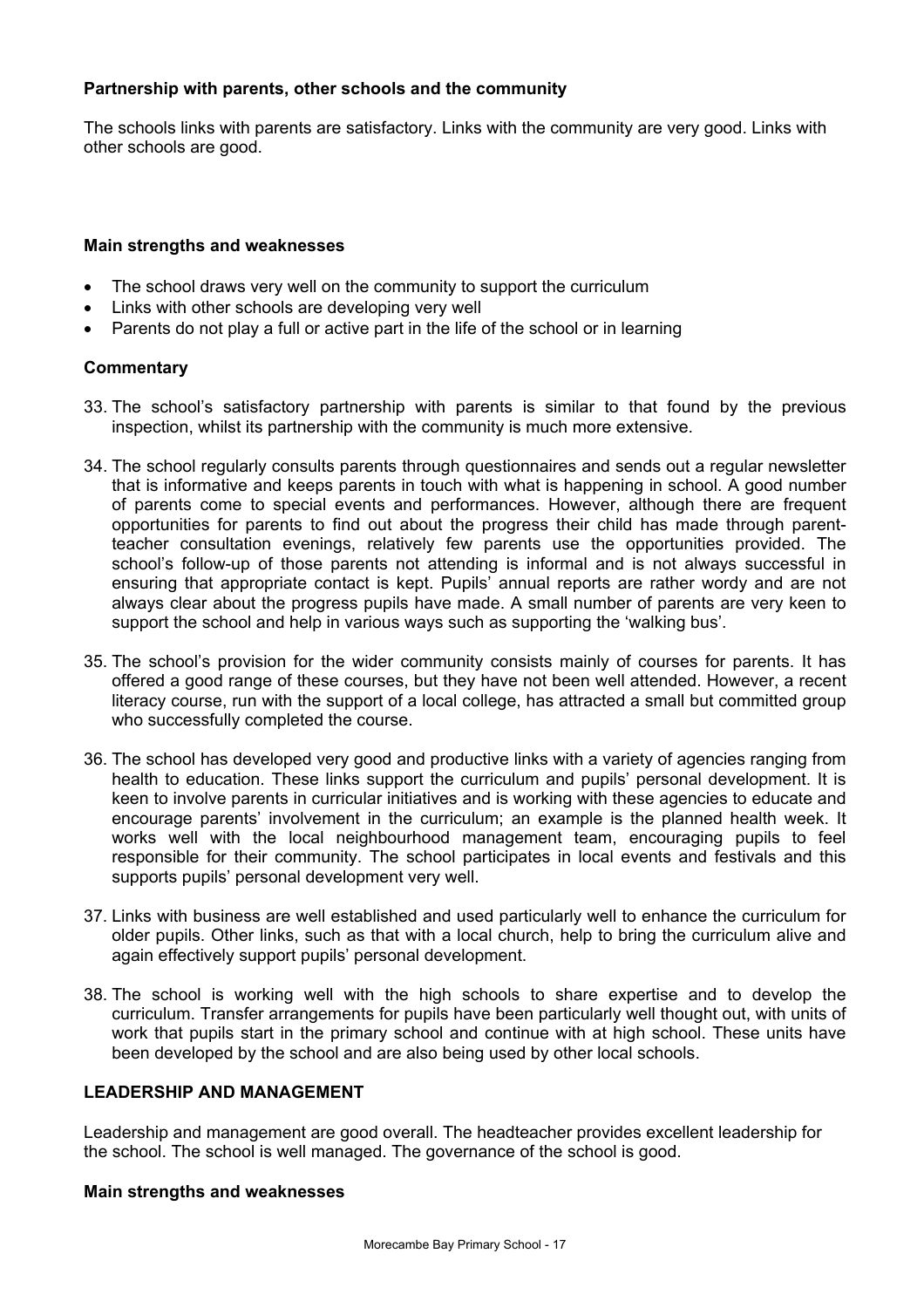- The headteacher provides an exceptionally clear educational direction and sense of purpose
- The school has a very good commitment to improvement and innovation
- Very effective teams have been created to develop teaching and learning
- The many new developments need to be monitored rigorously to ensure that they continue to impact positively on attainment
- The emphasis on paperwork in the present role of the special educational needs co-ordinator reduces her ability to support class teachers

- 39. The headteacher had been in school for only two terms at the time of the inspection but had already made a significant impact. The exceptionally clear educational direction that she has set, the sense of purpose she has engendered, the working with a range of support agencies and the successful pursuit of specific goals have been outstanding. A particular strength of her leadership is the way in which the range of new initiatives complements each other and all contribute to the overall strategic direction. The major impact has been on the approach to behaviour management. Through the very positive approach, exclusions have now fallen and pupils are now well motivated to learn. The learning teams created have been very effective in developing practice such as talking partners and assessment for learning. The impact has been made possible by the energetic support of the deputy head and the commitment of staff.
- 40. A particularly positive aspect of the leadership is the way staff work together within a leadership team. Subject and phase leaders lead their subjects well. The senior management team works well, both in helping shape the overall direction and in maintaining an overview of the school. The learning teams are a very effective aspect of the way leadership is organised.
- 41. There is a very positive approach to staff development clearly linked to an analysis of needs and the school's priorities. This is greatly enhanced by the development teams within the staff that take new developments forward. Performance management is used effectively to set and track targets.
- 42. The management of the school is good. There are good systems for tracking pupils' progress in English and mathematics and precise information is gathered about levels of attainment. The next step for the school is to extend this information to science and other subjects and to ensure that the information is used to plan learning for the different groups that have been identified within each class.
- 43. The SENCO works very hard and has a great deal of experience in the area of special needs. However, her present role requires her to spend an unusually large amount of time on paperwork. She is very good at this, particularly in terms of the documentation required to obtain a 'statement of special needs' for pupils whose needs are greatest. However, the amount of time spent on this reduces her ability to support class teachers in providing the most effective programmes, approaches and materials for the pupils in their class. Some aspects of her role, such as the management of teaching assistants, also take extra time and detach teaching assistants from the phase teams that are central to the school's drive to raise standards.
- 44. The school's finances are managed well. The school has been particularly successful in drawing on a variety of funding for special projects, and these have impacted significantly on the quality of provision. The fact that the school has not been placed within an 'Excellence in Cities' cluster has reduced the funding available and also reduced access to some of the very programmes that would be most beneficial to the particular pupils in this school. The school has planned very well for the impact of reduced numbers of pupils over the coming year.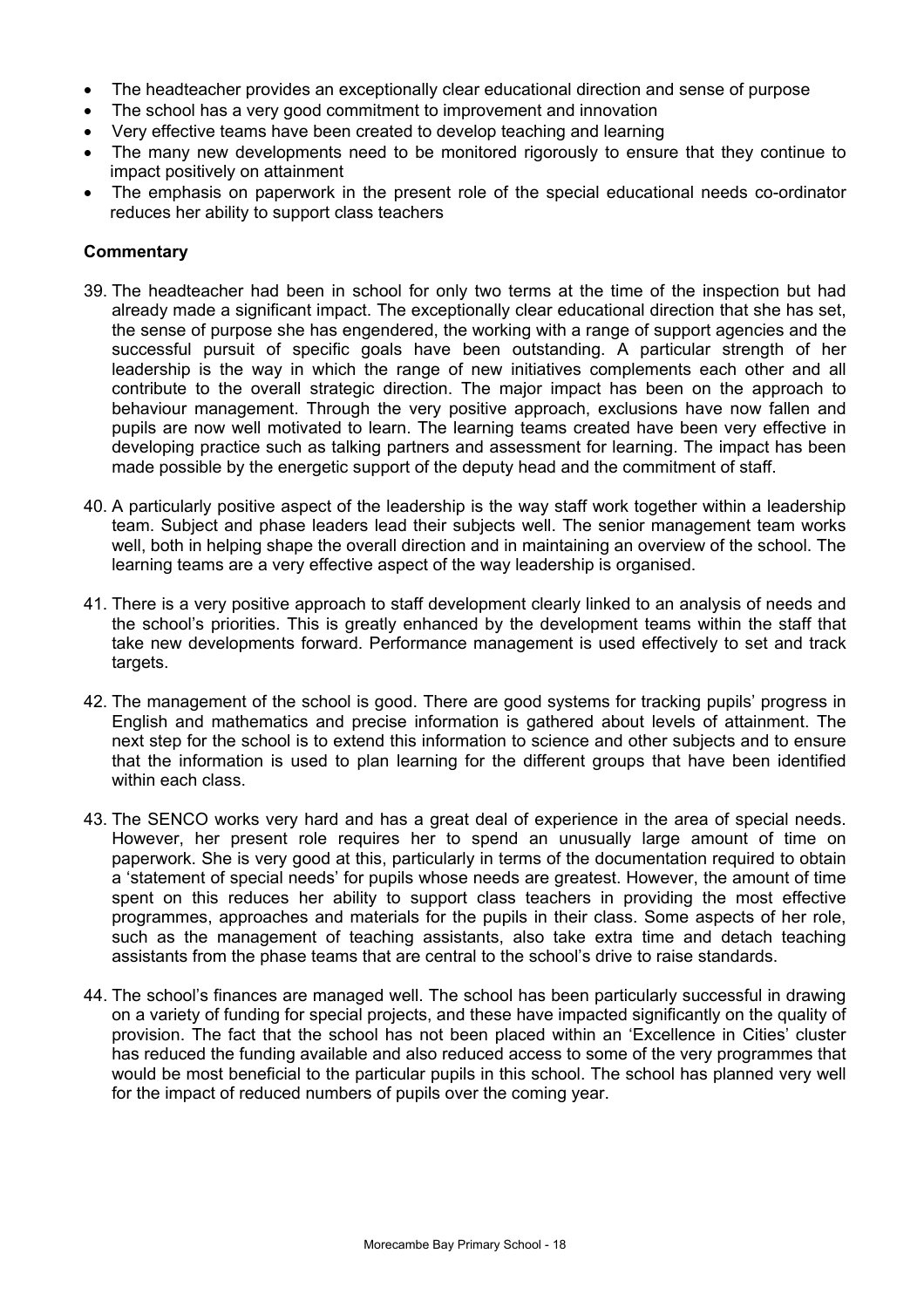### *Financial information for the year April 2004 to March 2005*

| Income and expenditure $(E)$ |           | Balances (£)                                  |  |
|------------------------------|-----------|-----------------------------------------------|--|
| Total income                 | 1,122,217 | 133,927<br>Balance from previous year         |  |
| Total expenditure            | 1.166.491 | Balance carried forward to the next<br>89,653 |  |
| Expenditure per pupil        | 3085      |                                               |  |

45. The governance of the school is good. The governing body has a good overview of the school, and has helped shape the vision for the future. It is aware of the school's strengths and needs. It ensures that all statutory requirements are met.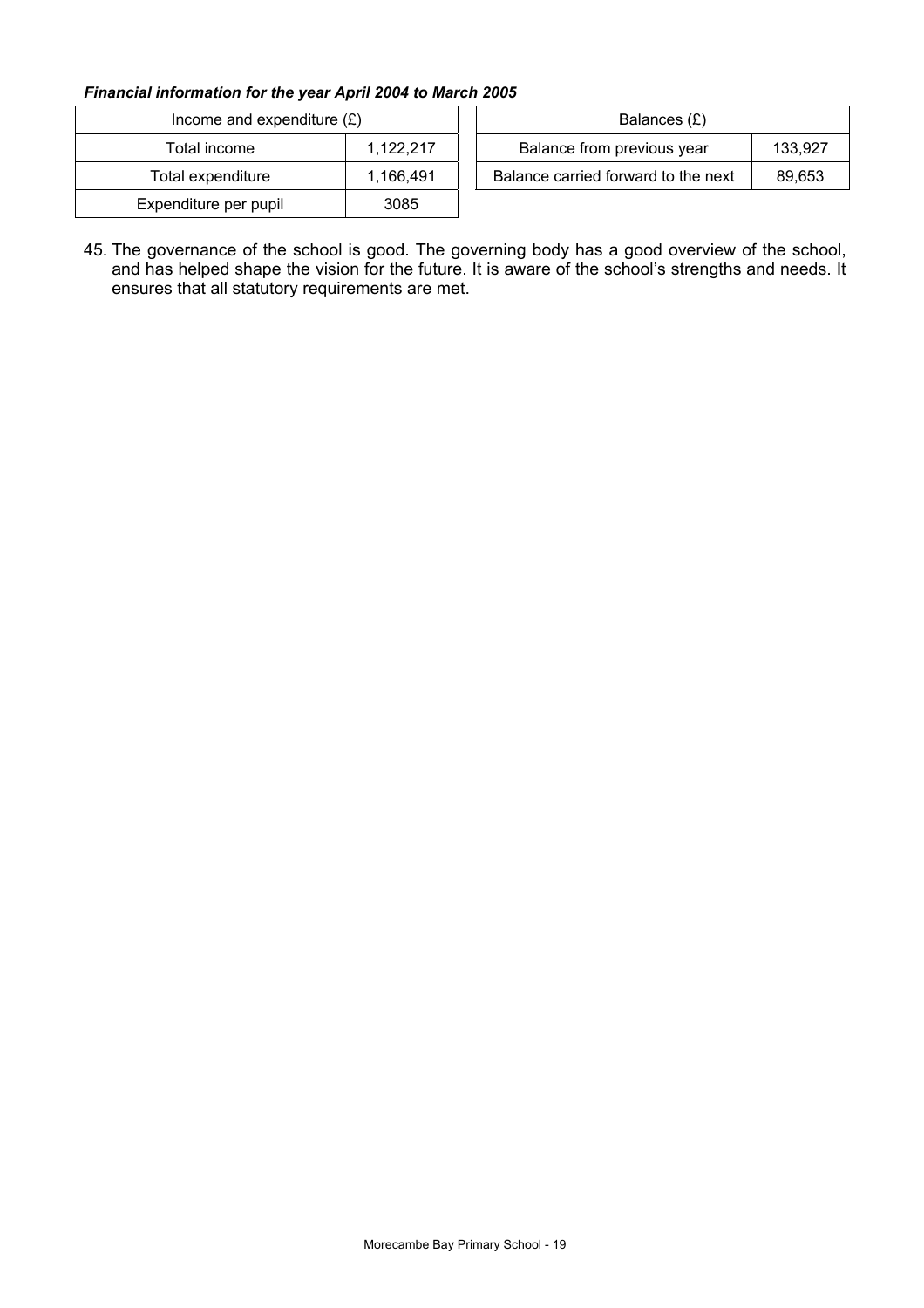## **PART C: THE QUALITY OF EDUCATION IN AREAS OF LEARNING AND SUBJECTS**

### **AREAS OF LEARNING IN THE FOUNDATION STAGE**

46. Children receive a good start to their education in the nursery and reception classes. Most children enter nursery with very low levels of attainment, particularly in language and skills, and this affects their overall attainment in other areas, particularly language and mathematical development. The quality of teaching, learning and achievement is good. This is because children are taught well through a good range of stimulating and well-planned activities. Children therefore enjoy all areas of learning and work, and play with growing levels of concentration. Children with special educational needs receive good support with the result that they achieve well. The Foundation Stage is well led and managed. Good systems are in place to check and record children's progress. Improvement since the last inspection has been good. The organisation of the curriculum into play-based areas, emphasis on role-play and addition of high quality resources for learning contributes effectively to a purposeful, exciting and vibrant learning environment. However, whilst there is satisfactory overall provision for outdoor play, the children in the reception classes do not have easy access to the outdoor areas. By the time children enter Year 1, standards overall in most of the areas of learning are below the expectations for this age, except in personal, social and emotional development as well as physical development where children make very good progress and reach the expected levels of attainment.

#### **PERSONAL, SOCIAL AND EMOTIONAL DEVELOPMENT**

Provision in personal, social and emotional development is **very good**.

#### **Main strengths and weaknesses**

- Children feel secure and confident in trying out new ideas
- Very good relationships between children and adults underpin a very effective learning ethos
- Most children are well behaved and are keen to learn, even though they can concentrate for only short spells of time.

#### **Commentary**

47. This area of learning has a high profile. Children make very good progress as a result of very good teaching, and they achieve very well. Most of the children are well on course to meet the early learning goals with a significant minority below expectations. Children respond very well to the interesting, yet calm and ordered environment. In the nursery some of the youngest children, as a result of encouragement and very good opportunities for collaboration with others, learn to work and play very well together. Adults take every opportunity to encourage responsibility; for example, children are expected to give out snacks, dispose of milk cartons and clear up after activities. Children respond extremely well to the high expectations of conduct, effort and achievement as staff consistently support and encourage them with praise. Daily routines are used very well in the nursery and the reception classes to develop independence. Children understand the need to change activities and learn how to make independent choices. Their capacity to keep concentrating by themselves improves significantly over time. However, many still cannot maintain attention and concentrate for lengthy periods. Relationships are very positive throughout this phase and children have opportunity to develop effective working relationships with one another and the adults who work with them.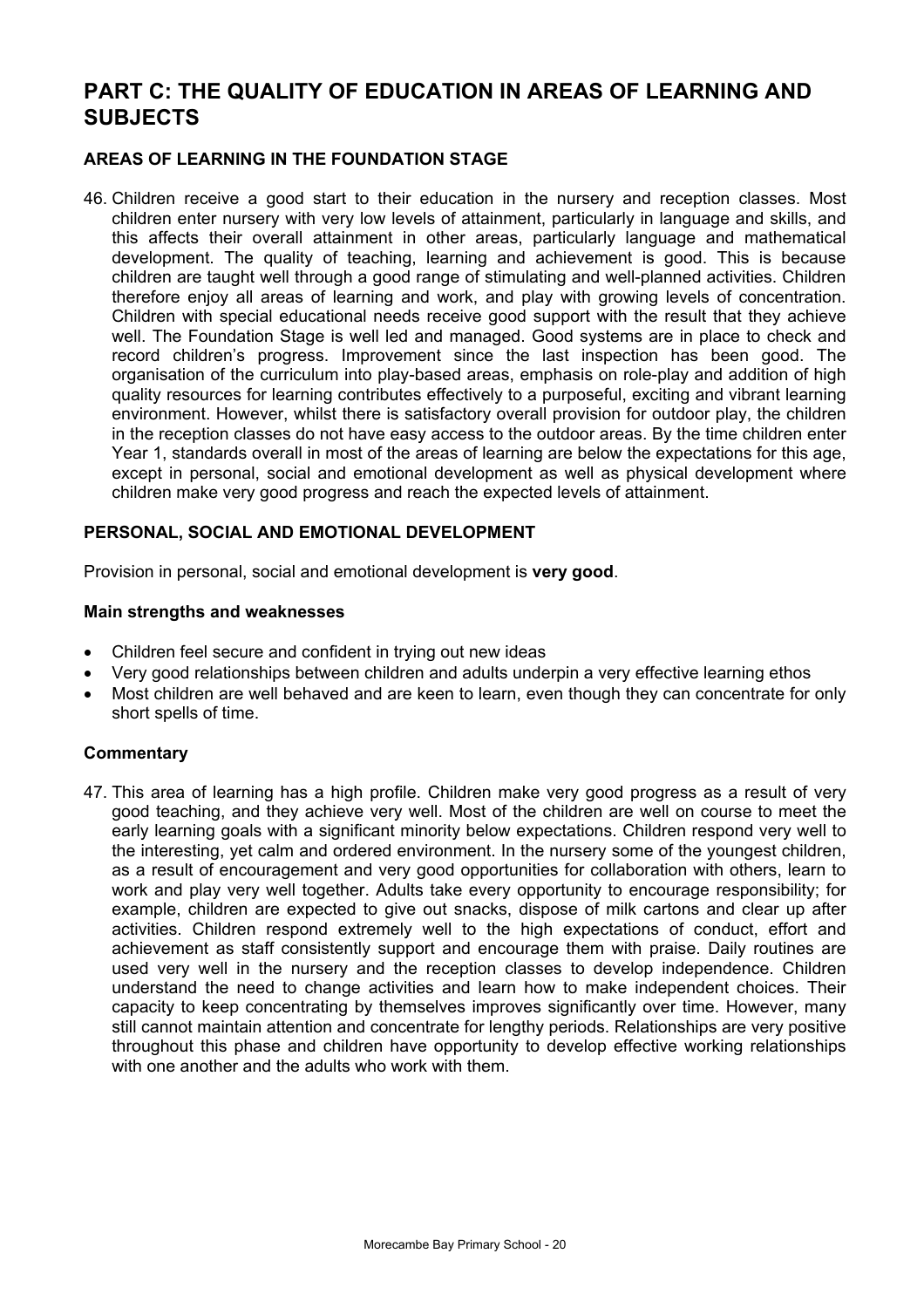### **COMMUNICATION, LANGUAGE AND LITERACY**

Provision in communication, language and literacy is **good**.

### **Main strengths and weaknesses**

- Opportunities for role-play contribute well to developing speaking and listening skills
- Most reception children have sufficient knowledge of letter sounds to enable them to read and write simple words

### **Commentary**

48. Most children achieve well but are unlikely to reach the goals expected for their age by the end of the reception year. Teaching is good and imaginative play is used very effectively to promote speaking and listening skills. Staff are skilled at initiating conversations and encourage children to use language in a range of contexts. However, sometimes they accept children's responses in single words and gestures and miss the opportunity to develop the habit of speaking in sentences. Listening to stories, playing games and singing rhymes are planned well so that children soon learn letter sounds and a few simple words. Through good direct teaching children are gradually learning to associate letters and sounds. Using this knowledge, the more able children learn to recognise simple words. There is a range of interesting and stimulating activities in both the nursery and reception classes, which promotes writing development well, but opportunities to extend more able children's writing are sometimes missed. The classrooms and other work areas are attractive places, particularly the hall, containing stimulating displays that reflect the importance of language through labels, notices, books and other printed materials.

### **MATHEMATICAL DEVELOPMENT**

Provision in mathematical development is **good**.

#### **Main strengths and weaknesses**

- There is a good range of activities to develop children's mathematical understanding
- Stimulating resources engage children well in mathematical learning
- More able children are challenged and extend their learning well

#### **Commentary**

49. Children achieve well, and by the time they enter Year 1, a few are attaining the early learning goals, but overall standards are below those expected for this age. A good range of interesting and attractive resources stimulates and focuses learning nicely; for example, remote controlled toys were used very effectively to develop the language for directions. The computer programs that children access through the interactive whiteboard give good support in reinforcing positional language. Very good relationships encourage them to learn enthusiastically through number songs and games. In the nursery and reception classes, every opportunity is used well to consolidate counting skills; for example, when in a line, during registration and at snack time, children count objects, the number present and how many take fruit or milk. There is a good focus on developing mathematical vocabulary, and children have secure number skills and knowledge and use them well in solving simple problems. The lower attaining children and those with special educational needs are supported well to access similar work but, on occasions, instructions and explanations are not so clear, which affects the pace of their learning.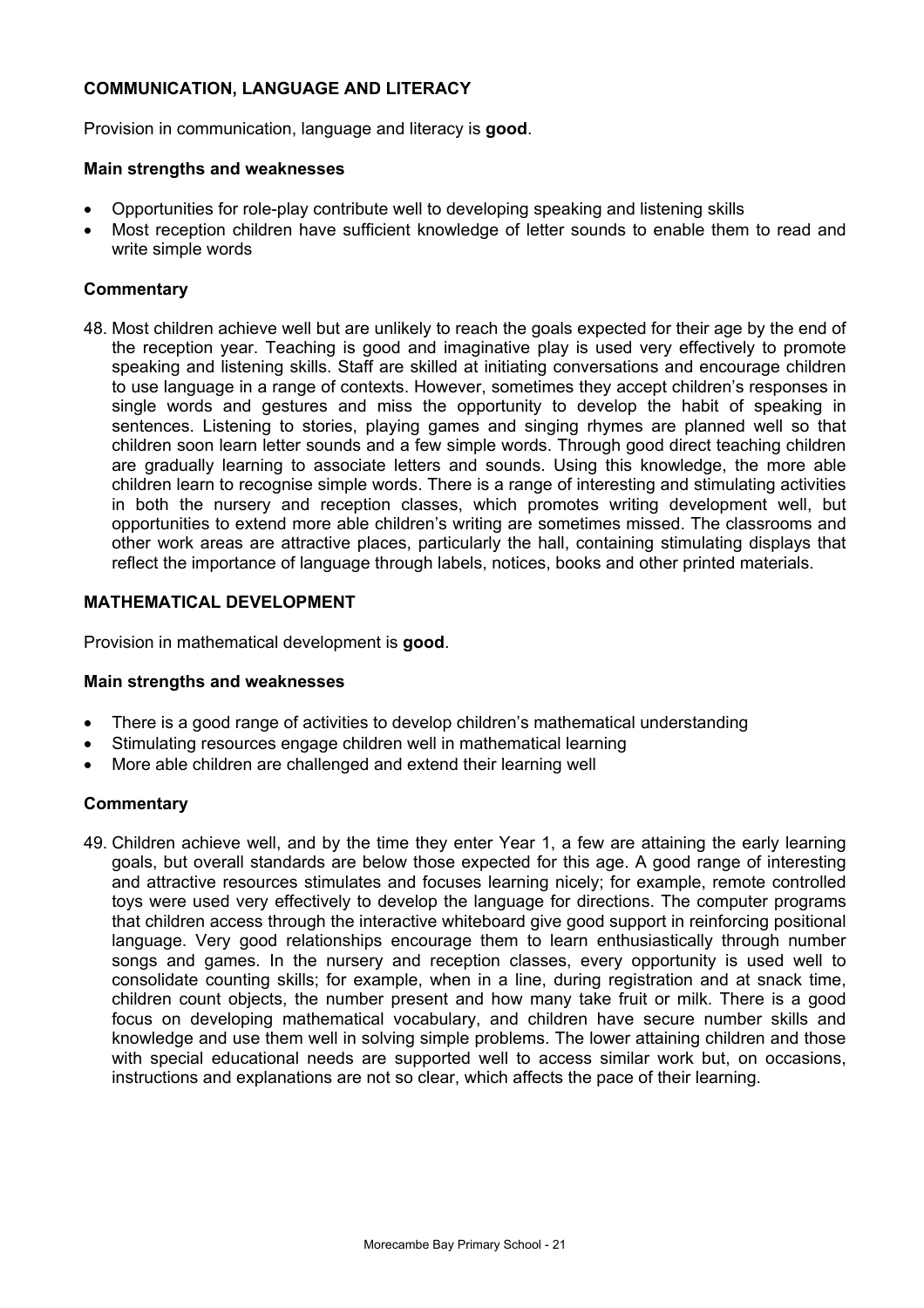### **KNOWLEDGE AND UNDERSTANDING OF THE WORLD**

Provision in knowledge and understanding of the world is **good**.

### **Main strengths and weaknesses**

• Good planning provides children with many opportunities to learn about the world around them

### **Commentary**

50. Teachers effectively plan a wide range of activities to encourage children to explore and find out for themselves, which helps children learn about the world around them and develop an appropriate vocabulary; for example, children extended their understanding of links between the past and present when examining a very old copy of the Bible and listening to the story of Noah's Ark. Children have appropriate access to computers, and a developing competence in their use. The nursery children create pictures with two and three colours using the 'colour-fill' program. They are encouraged to be inquisitive; for example, one nursery child was observed using a magnifying glass to look in more detail at leaves of a plant that children had grown. He was pleased to see the leaves in greater detail but was also intrigued by the fact that the magnifying glass made the leaf bigger. Designing and making skills and children's senses of time and places are developing well. Opportunities to extend children's knowledge and deepen their understanding are sometimes missed in the nursery and in the reception class with lower attaining children because adults do not always get round to all the groups or individual children engaged in different activities.

### **PHYSICAL DEVELOPMENT**

Provision in physical development is **good**.

### **Main strengths and weaknesses**

- Children's skills develop quickly through many activities available each day in the classrooms
- The outdoor play area provides good opportunities for the nursery children, but opportunities for the children in the reception classes to work and play outside are limited

### **Commentary**

51. The children are well on course to meet the expected standard by the end of the reception year. The provision for children's physical skills is varied, stimulating and well organised and as a result their achievement is good overall. Children make good progress in using tools, such as brushes, crayons, pencils, scissors and spatulas with growing accuracy. Imaginative play with construction equipment provides good opportunities to develop co-ordination and manipulative skills. Teachers manage physical education lessons well and encourage children to extend ball skills. They demonstrate clearly, join in and sensitively involve all the children. The outdoor play facilities for the nursery children are used well for free energetic play. The reception children are given some timetabled sessions and also have some opportunities to use the equipment in the hall. However, access to outdoor facilities generally gives limited opportunities for development of physical skills through, for example, pushing, pulling and balancing on large equipment.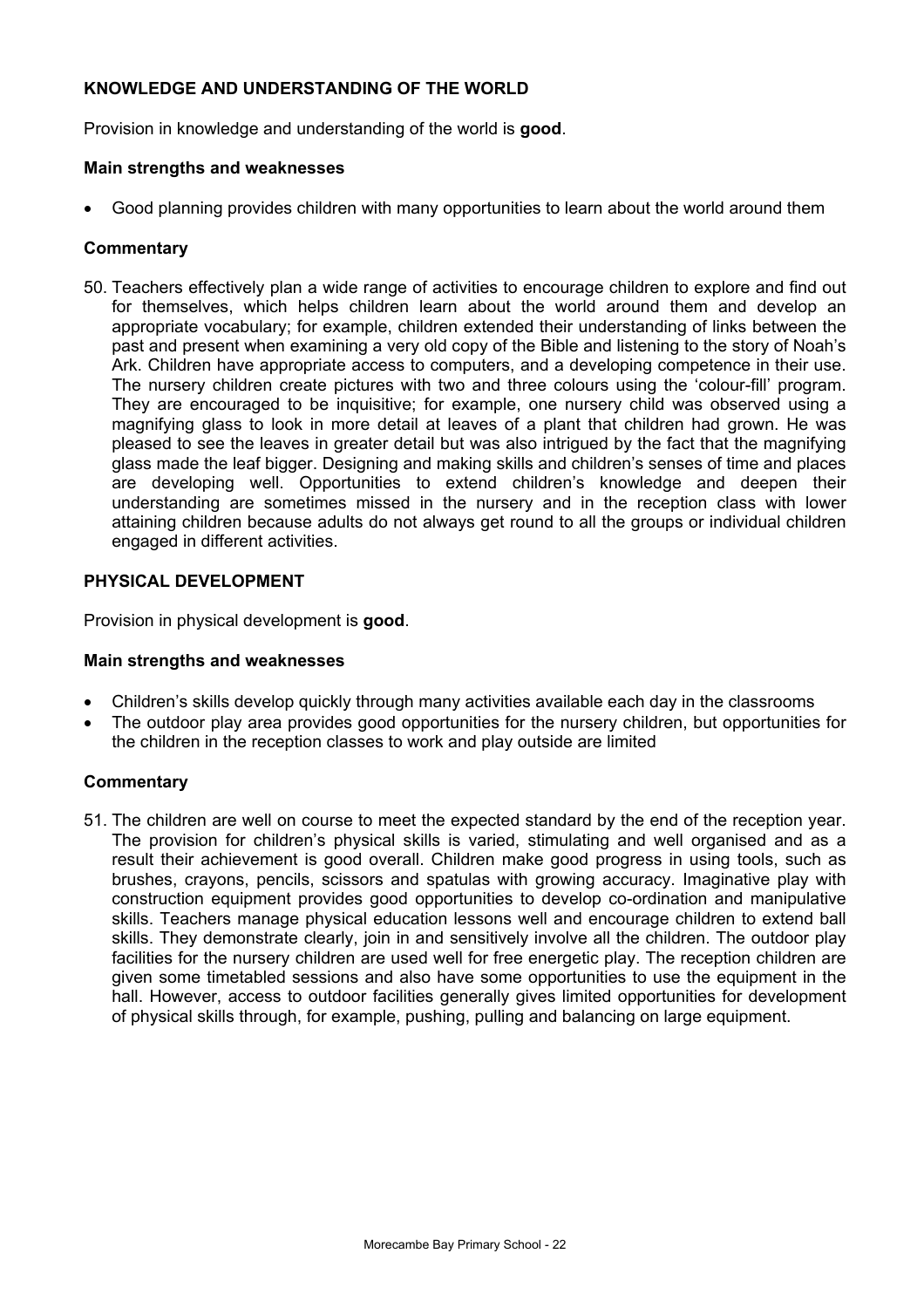### **CREATIVE DEVELOPMENT**

Provision in creative development is **good**.

### **Main strengths and weaknesses**

- A wide range of different experiences is planned and well resourced
- Children make good progress in imaginative work and play

### **Commentary**

52. With good teaching and good levels of support, children achieve well, but are unlikely to reach the early learning goals. Children learn a good range of early printing, drawing and painting techniques; for example they paint self-portraits, mixing colours to match the tone of the skin. Children' skill development is good because they have access to daily activities such as paints, collage opportunities, and a variety of fabrics and artists' materials. Few reception children are yet at a point where they plan and create colourful two and three-dimensional pictures and artefacts without a lot of support, but they do work independently and can select their own materials when appropriate. Children's creative skills are developed further by the provision of a wide range of activities in the role-play areas. The 'Morecambe Bay Vets' in the reception class, the 'African Jungle' in the nursery and the 'Beachside Café' in the hall, all capture the children's interest and stimulate their imagination, which helps them to concentrate and play for longer periods. Conversations with adults in these activities are strengths of the teaching, expanding ideas, inventiveness and vocabulary. Children enjoy the opportunity to sing songs and rhymes and they respond enthusiastically.

### **SUBJECTS IN KEY STAGES 1 AND 2**

### **ENGLISH**

Provision in English is **good**.

### **Main strengths and weaknesses**

- Teaching is good overall, and very good in Years 1 and 2
- There are some very good opportunities for pupils to develop speaking and listening skills
- Some pupils do not spend enough time reading with an adult
- There are some extremely effective techniques for teaching younger pupils about books

### **Commentary**

- 53. Standards of attainment have improved since the previous inspection, and by the end of Year 6, standards are below the national average. These standards are higher than the school's scores in national tests in 2004. Standards are broadly similar in Year 2, but this is good achievement, taking account of the starting point of this particular year group and the number of pupils who have special educational needs. The supportive approach and focus on specific needs ensures that transient pupils and those with special educational needs make good progress.
- 54. The subject is well led and managed. There are good systems for assessing pupils' attainment and tracking their progress, and subject leaders have a good overview of the school.

#### *Speaking and listening*

55. Standards of speaking and listening are generally well below those usually found, although a number of pupils are articulate and speak with facility. The teaching of these aspects is generally good, and there are some very good opportunities created for pupils to develop these skills. For example, in a very good Year 6 lesson pupils worked in pairs to extemporise dialogue from their 'Kensuke's Island' reading book. Year 5 pupils made a video of themselves reading poetry and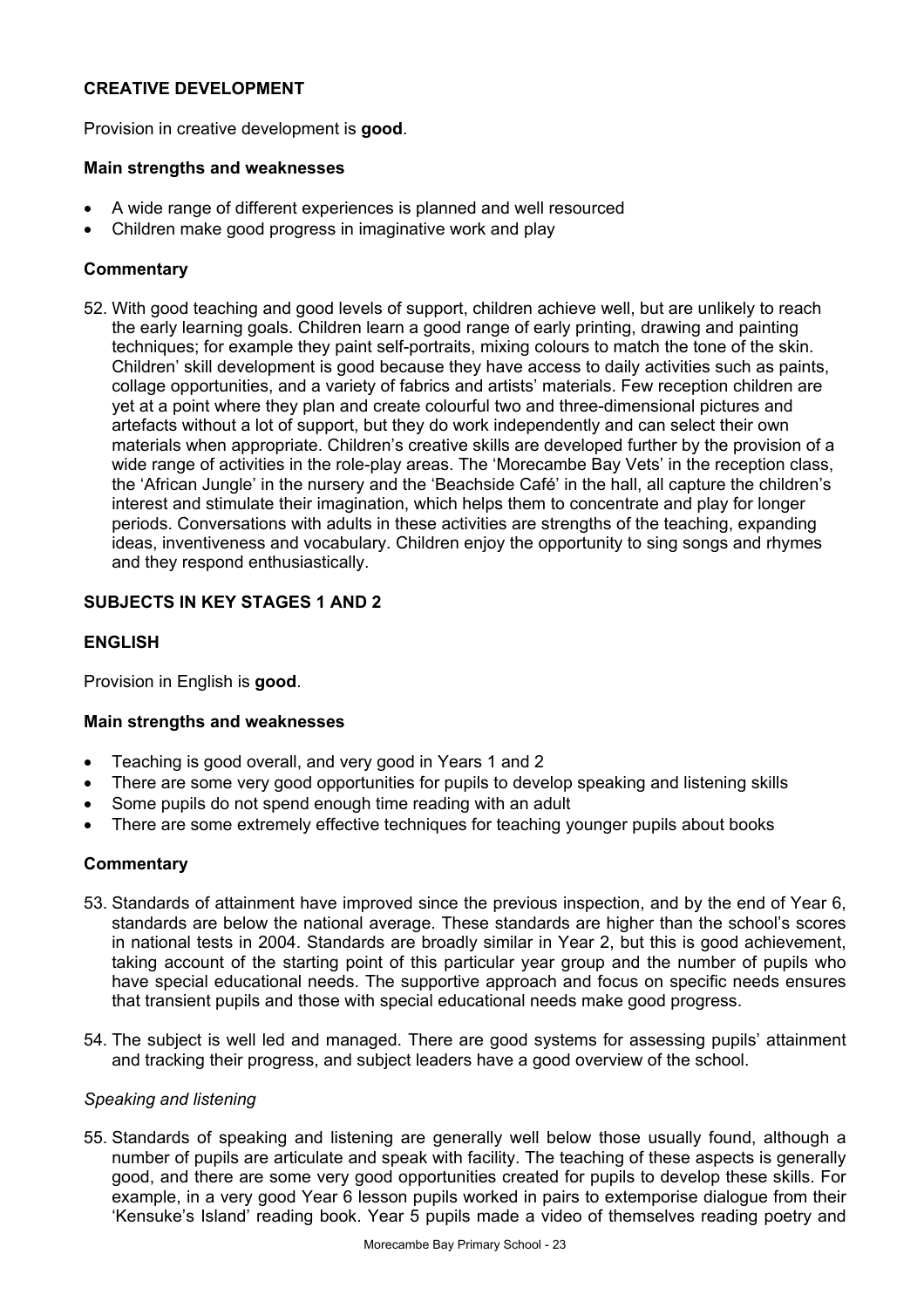then discussed how the reading could be improved. Particularly good use is made of talking partners in many classes to develop ideas, but also to improve speaking and listening skills. The next steps for the school are to extend the range of work for talking partners and to make more use of plenary sessions at the end of lessons for pupils to report what they have done and to question each other.

### *Reading*

56. Standards of reading are generally below the national average across the school. This is good achievement for the pupils taking account of their starting point. The teaching of reading is particularly good in Years 1 and 2 where pupils are heard reading individually and in groups. Elsewhere in the school there is less time allocated to these activities and many pupils read with an adult only once a week, which is not always sufficient for those at the lower stages. An exception is Year 5 where some very good arrangements enable pupils to read daily with an adult. This is having a very positive effect on their progress. There are some extremely effective techniques for teaching reading to younger pupils such as those mentioned in paragraphs 17 and 18 above, and some good use made of the literacy sessions with older pupils to look at the literary devices used by authors.

### *Writing*

57. Standards of writing are below average by the end of Year 6 but represent good achievement. However, a fairly high number of older pupils still have problems with some simple spellings and sentence structures. Knowledge of phonetics is generally good, and most mistakes are phonetically correct. The teaching of writing is generally good across the school, and there are some very good techniques in use, for example a very good Year 2 lesson where pupils turned statements into questions. Good opportunities are created for pupils to write in a variety of contexts and styles, such as letters, poems, accounts and stories. There are relatively few occasions on which pupils are asked to redraft and improve their writing in terms of its quality and clarity, rather than to correct errors.

#### **Language and literacy across the curriculum**

58. There is good use of other subjects such as history to extend reading, writing, speaking and listening skills. The Year 5 Greek Day was a good example of this. Pupils make use of ICT and the Internet to find information, but relatively little to help them redraft and improve their work. There is also relatively little use of computer programs to help pupils with early reading and writing skills. The library is very welcoming but has relatively few books, and few classes make extensive use of this facility for independent research or browsing.

### **MATHEMATICS**

Provision for mathematics is **good**.

#### **Main strengths and weaknesses**

- Although standards in mathematics are well below the national average by the end of Year 6, they are rising and represent good achievement for the pupils
- Very effective liaison between the school and the numeracy consultant is having a strong impact upon achievement
- Recent innovations in teaching and learning are very well chosen for their benefit to numeracy lessons
- Teaching is good because pupils are actively engaged through practical tasks and activities, and so learn well
- Some lessons do not make sufficient use of assessment data to plan for the needs of different groups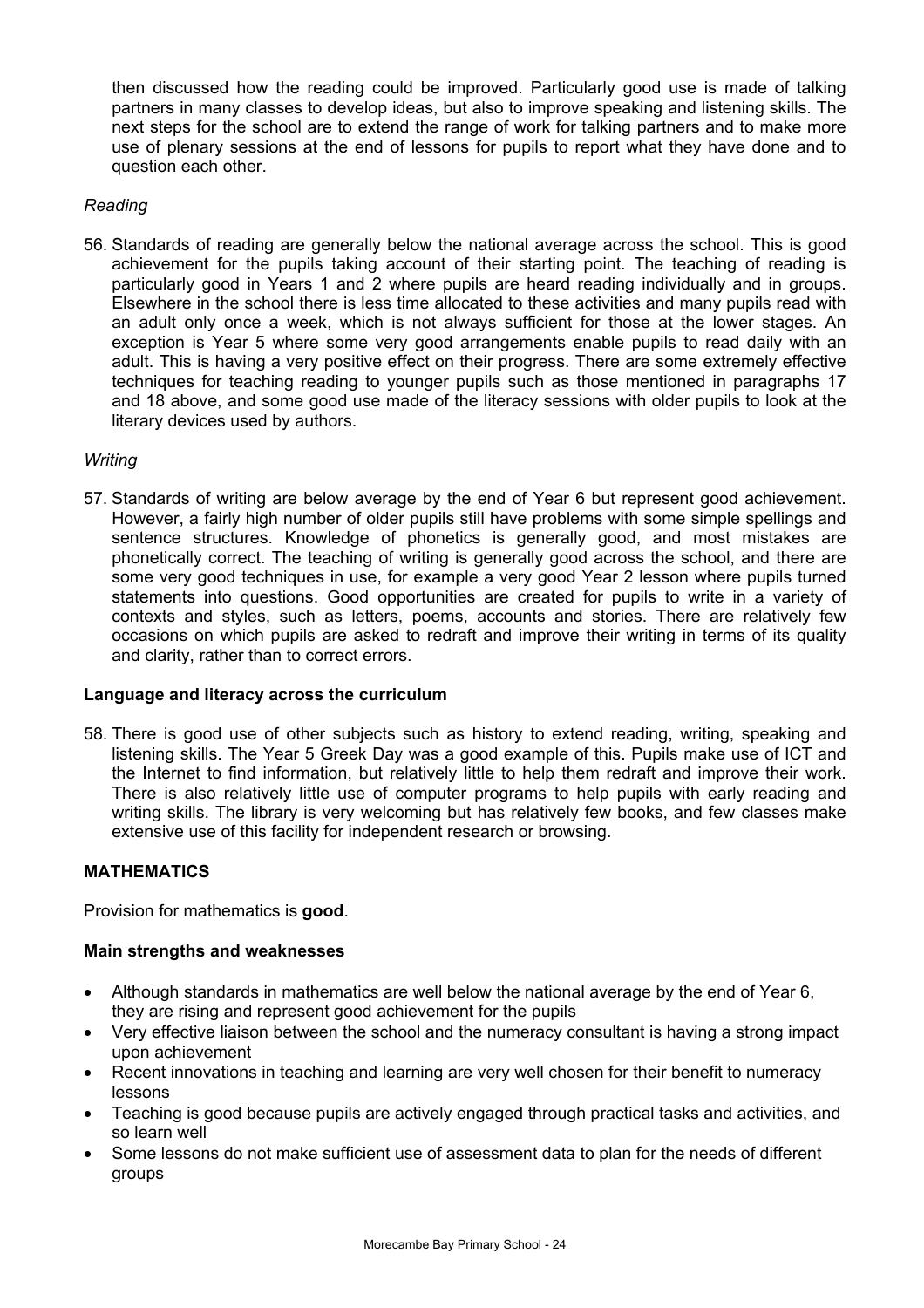- 59. Standards are beginning to improve, although they remain stubbornly well below average at the end of Year 6. Recent innovations have begun to lift attainment across the school, but it will take time to break the pattern of low results in national tests. This is partly because the oldest pupils have not had full benefit from the changes to mathematics teaching made during 2004 to 2005. Already, the work in books is looking better than test scores indicate. The school's good provision for transient pupils and those with special educational needs ensures that they achieve well.
- 60. The current Year 2 have achieved well since starting school, and an average proportion of pupils have reached the expected level, although few pupils achieve higher than this. The work of Year 6 pupils is well below average overall, but there are marked improvements to pupils' ability to solve practical mathematical problems, to understand shape and space better, and to carry out calculations accurately.
- 61. Pupils are presently benefiting from some exciting, lively teaching of mathematics. With advice from the school's numeracy consultant, the co-ordinators have analysed the test results from 2004 and selected key areas of weakness for the teachers to tackle across the school. Each year group has targets to meet by the end of the year, and a sure sign of success is that more pupils in each year group make at least the expected gains in understanding over the year. Problem solving has turned from a weakness into a strength. This is because teachers indirectly include the processes of problem solving within lessons on other aspects of numeracy, and use practical methods when possible. A good example is the way pupils in the lower set in Year 5 developed their understanding of how to break down a problem into its component parts whilst also learning how to estimate, measure and record capacity using decimal notation. The highly practical task consolidated their understanding at every turn. Sharper teaching of measures has improved this element across the school.
- 62. An interactive approach to learning, stimulating resources and a good pace in most lessons help pupils to concentrate in lessons and learn faster. A good example of this was in a lesson with Year 3 pupils. The teacher used the interactive whiteboard, classroom display, sets of shapes, pupil movement about the classroom, and carefully prepared sets of highly relevant data to build up understanding of the concept of a Carroll diagram. Good resources, a brisk pace, and the teacher's high level of questioning and instructional skill helped a lively class to work hard for the full lesson and succeed in their tasks. Teaching assistants give good and often very good support during lessons. Their work with lower attaining pupils helps them to learn the content at their own pace and level. Very good team work between teaching assistants and class teachers contributes to this effectiveness.
- 63. Several teachers are exploring the use of self-evaluation and ongoing assessment within lessons as a teaching tool. In these classes, the level of challenge is good for all groups of pupils in the class. In other classes, teachers may at times under-estimate the capabilities of the higher or even the lower achieving pupils. Feedback through marking is not consistent across the classes, so that pupils do not always know how well they are doing or how to make their work better.
- 64. Leadership and management of the subject are good, and poised to become even better as responsibility for co-ordination is taken up by one person. The subject leader has the knowledge, drive and initiative to implement further changes successfully, is an excellent role model and has the capacity to foster a productive team spirit within planning teams.
- 65. During the inspection, very little use was made of the computer to teach or practise mathematical skills. There is evidence in pupils' work of the use of ICT to produce graphs and charts, but there were no opportunities in lessons for pupils to choose ICT as their preferred way to solve a problem.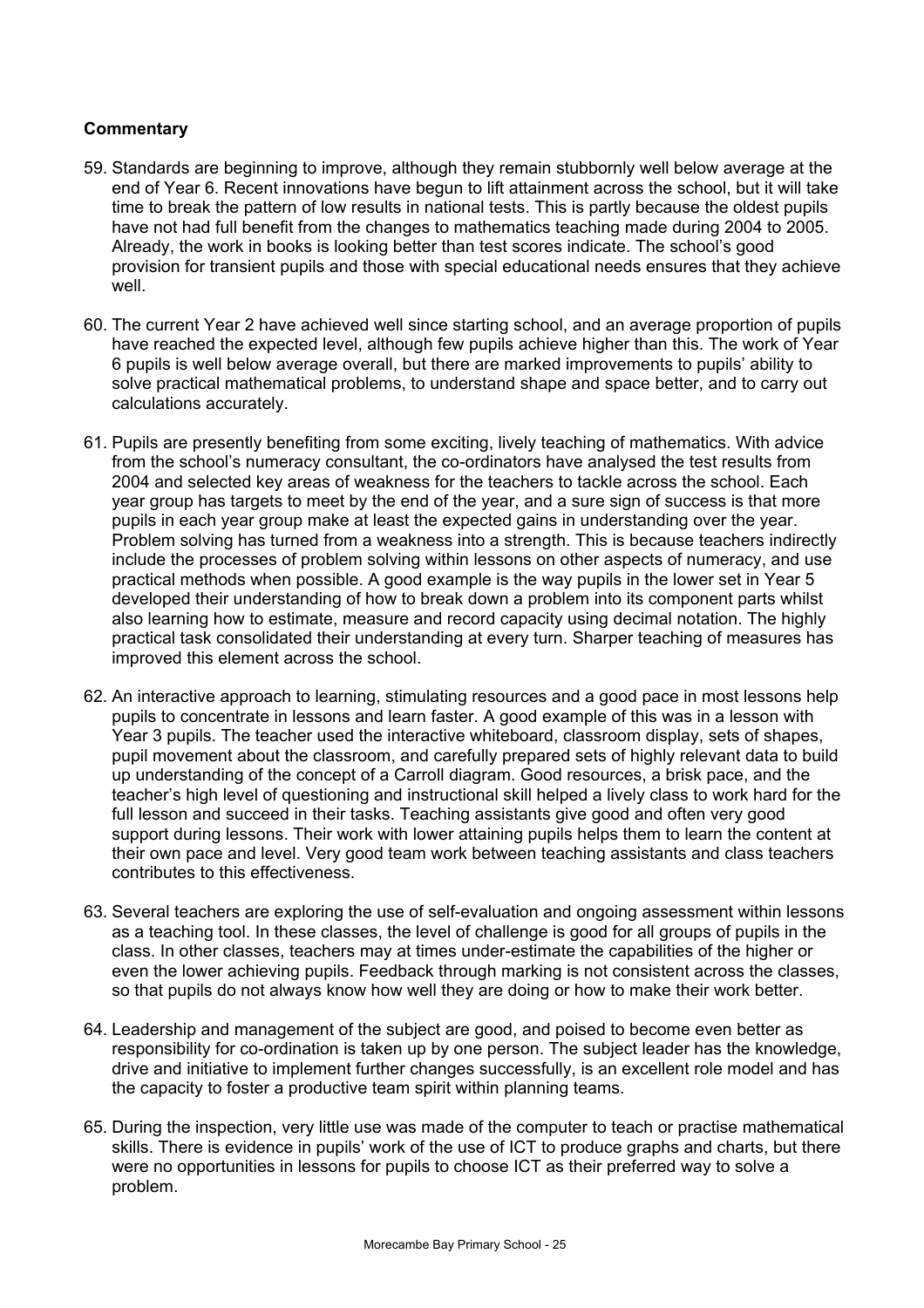### **Mathematics across the curriculum**

66. Mathematics across the curriculum is satisfactory. It is used in history lessons, to measure ingredients for cooking, and in ICT lessons to construct graphs and charts or learn about measuring and turning through angles. There was also some use of mathematics in preparation for the Year 5 Greek Day. However, such opportunities are neither sufficiently regular nor widespread.

### **SCIENCE**

Provision in science is **good**.

### **Main strengths and weaknesses**

- In Years 3 to 6, teaching is good and pupils achieve well, although standards are below average
- Lessons in Years 1 and 2 do not always stretch higher attaining pupils
- In most classes insufficient emphasis is given to develop scientific vocabulary and a formal reporting style for writing up investigations

- 67. Standards of attainment at Year 6 are below average and have improved since the 2004 national tests when they were well below average. Standards at Year 2 are well below average and have declined over the previous year when standards were below average. This is because there are a high number of pupils with special educational needs in the present Year 2 cohort. Pupils who have special educational needs make good progress in relation to their abilities and often better than their classmates in Years 1 and 2 because the school provides well for them.
- 68. Standards of attainment at the end of Year 6 have risen since the time of the last inspection. This is because the school has analysed test results and taken appropriate action to address the areas of weaknesses. Science is now a key priority, new resources have been added, and staff and the co-ordinators have been provided with training in teaching of investigations and experimental science. However, work is still not always well matched to the abilities of the higher attaining pupils, particularly in Years 1 and 2. Too frequently they do the same work as pupils of average and lower ability. As a result higher attaining pupils are not sufficiently challenged.
- 69. In most lessons teachers give good emphasis to learning through investigation. As a result, pupils are beginning to develop an understanding of the need to carry out a fair test in order to ensure meaningful results but skills in making predictions as a 'sensible guess' about outcomes and drawing conclusions are not as well developed. In discussions, most pupils struggle to explain their work and rarely use the appropriate scientific terms. A few Year 6 pupils found scientific vocabulary difficult to grasp and relied on simple everyday language when talking about their favourite experiments. All pupils recognise the importance of recording the results of investigations, but there is inconsistency in the way pupils do this in different classes and in the importance teachers attach to it. Moreover, the use of worksheets, particularly in Year 2, limits the opportunities for the pupils to record their work in individual ways and practise their literacy skills. There are also very limited opportunities for the higher attaining pupils to choose the method to record their findings or to write up their experiments, using their own ideas and skills acquired in numeracy and literacy. The best examples of recorded work were seen in the Year 5 pupils' workbooks.
- 70. The quality of teaching and learning is good overall. Lessons generally capture the pupils' interest and most pupils work with motivation and have good attitudes to learning of science. In a good Year 1 lesson, pupils were given a lively introduction, scientific terms were consistently used and the teacher stated clearly what pupils were going to investigate in the playground,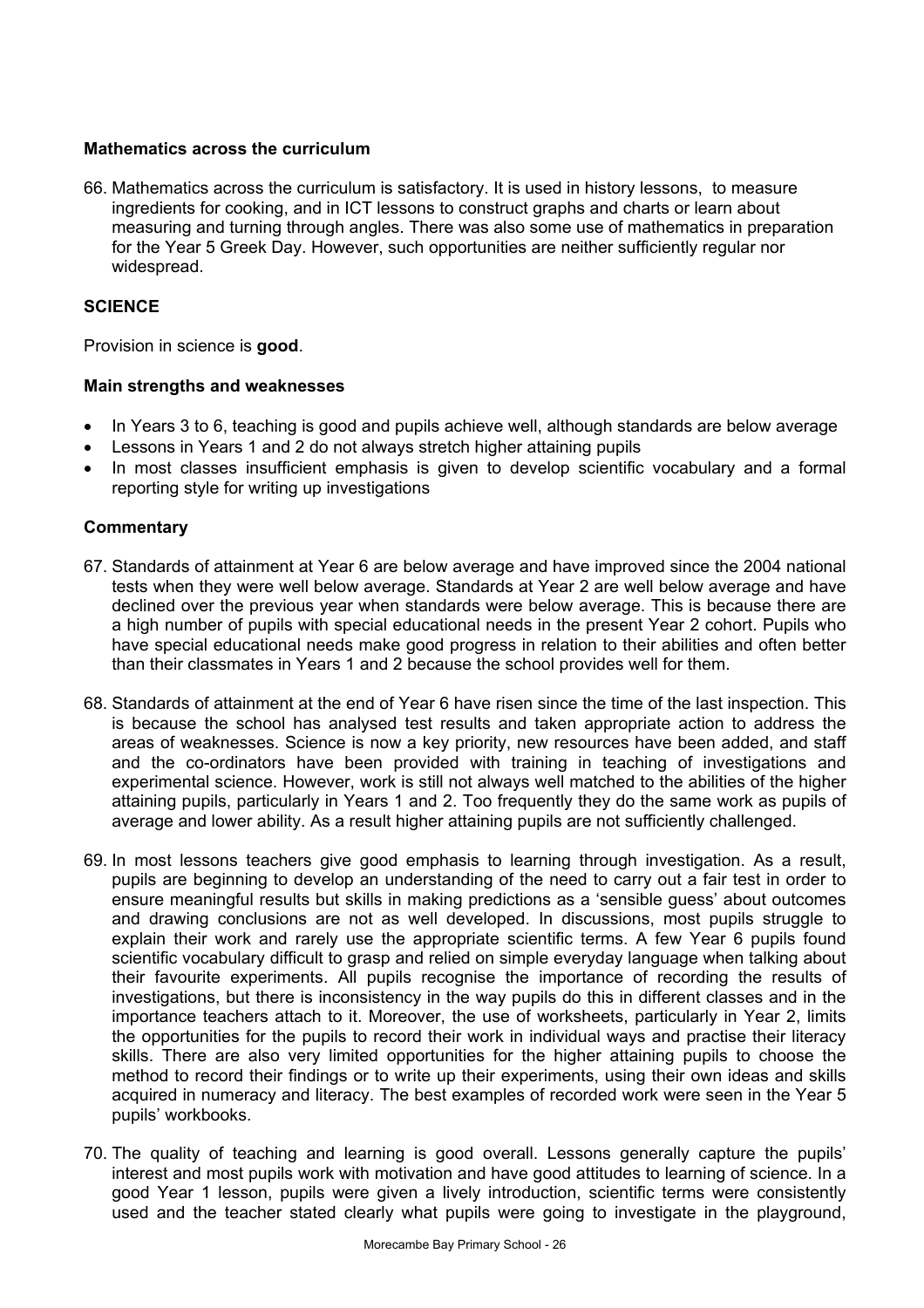which prepared pupils well for the task. The mixture of class, group and individual teaching allows the different groups to work at a pace suitable for their needs and most teachers are developing an awareness of how to teach practical investigative science. Pupils' work is marked and corrected but written comments do not provide pointers for improvement. The subject makes good contribution to pupils' personal development because pupils have good opportunities to work together, share, take turns and discuss the work with 'talking partners'. Health and safety topics are covered well.

71. Leadership and management of science are good. The role of the subject co-ordinators is developing well. The more recently appointed co-ordinator has good subject knowledge, is enthusiastic and has initiated an audit of the subject. There is good understanding of strengths and of areas for development and an appropriate plan for action is in place. The co-ordinators are aware that assessment procedures are under-developed. Resources for the subject are good.

### **INFORMATION AND COMMUNICATION TECHNOLOGY (ICT)**

Provision for information and communication technology is **good**.

### **Main strengths and weaknesses**

- The school has been very successful in addressing the issues raised by the last inspection, and pupils now achieve very well
- Resources for ICT are now good and improving all the time
- Teachers are confident with the subject and teach the skills well
- Assessment and the tracking of pupils' progress need further development
- Teachers do not make enough use of ICT to support learning in other subjects

- 72. Pupils achieve very well so that standards are broadly average at Year 2, and only just below this at Year 6. Observation in lessons, examination of saved work and discussion with Year 6 pupils show that a substantial majority of pupils reach the expected Level 4 by the time they leave school. There are some weaker areas such as in the use of e-mail, and the creation of multimedia presentations is not as advanced as in many schools. Nevertheless, present attainment is a significant improvement on the last inspection, given that the older classes have not had the full benefit of improved resources throughout their time in school. Despite limited opportunity to practise ICT skills at home, Year 6 pupils say "We are better than most of our mates'"!
	- Since the last inspection, the school has worked hard to correct the weaknesses identified at the last inspection, and has done so very effectively.
	- The issue of access to computers has been resolved. The installation of a large computer suite allows for regular timetabled lessons of a substantial length. A work-station per child means that each pupil gets maximum opportunity to try out and then practise their skills.
	- The co-ordinator has built up a much better range of software to support direct teaching and to use in other subjects.
	- The school has adopted the nationally recommended scheme of work, so that planning shows a clear progression in skill acquisition and understanding.
	- The gaps in provision for the control and modelling elements of ICT have been plugged through the purchase of suitable software programs. More recently, the purchase of kits such as 'Connect' and data-logging programs has had an immediate positive impact on standards.
	- Staff knowledge and expertise have kept pace with the fast rate of change in ICT. Teachers have benefited from additional training, and help each other with newly introduced resources and techniques.
- 73. Teaching is good and sometimes very good, so that pupils achieve very well. Teachers make full use of varied resources to keep lessons interesting, varied and lively. In classrooms where there is an interactive whiteboard, teachers often introduce the lesson through a short, well-focused demonstration. This gave a flying start to a very good lesson in Year 2 during which pupils were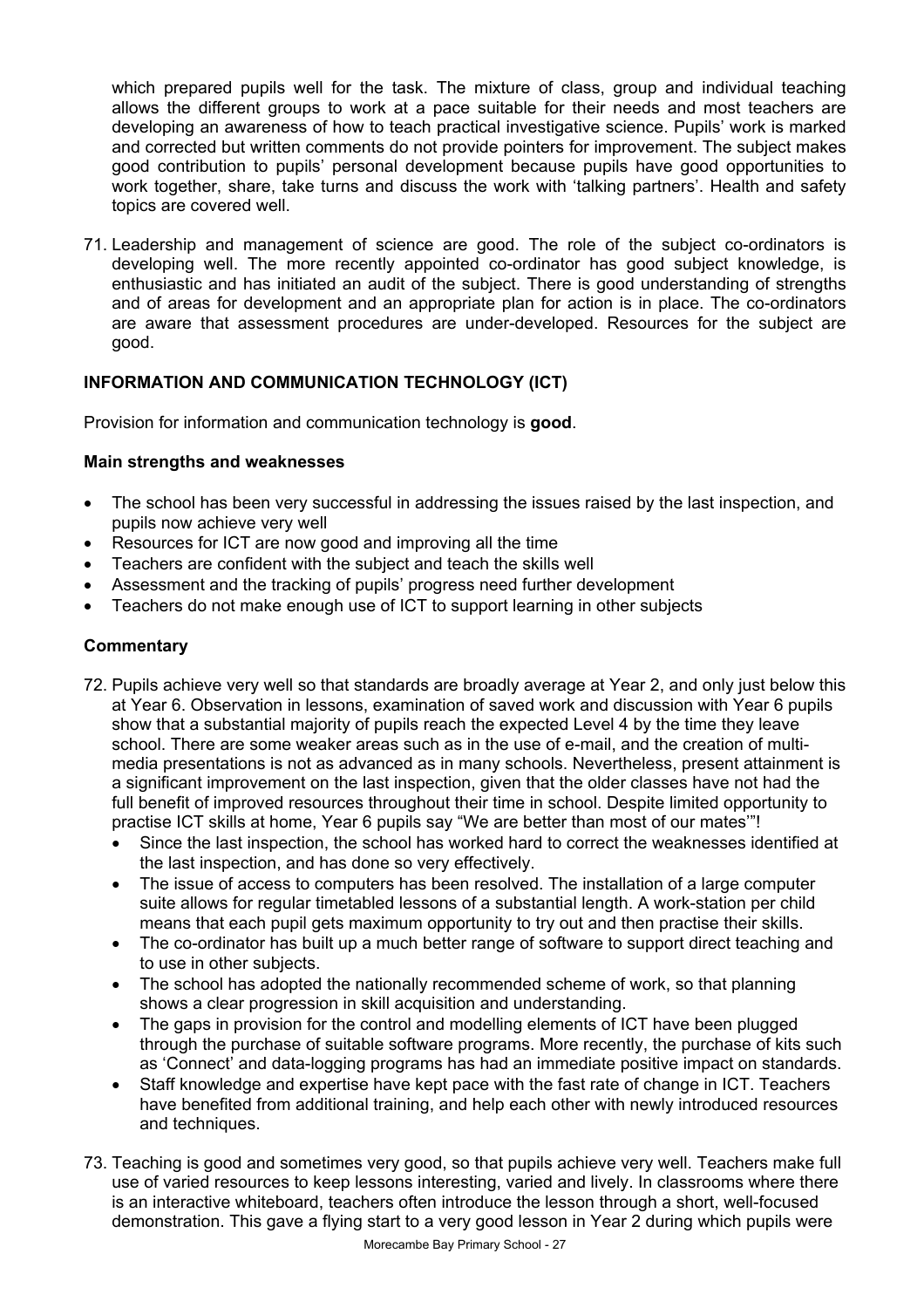shown how to place text within a speech bubble. Pupils continue this progress through the school, so that the work of the current Year 6, and the achievement in lessons of the present Year 5, indicate that standards are very close to average now by age eleven. For instance, in the Year 5 lesson, most pupils showed the capacity to control icons on the screen through writing simple procedures, and were ready to progress to a repeated set of instructions.

- 74. Teachers expect the pupils to work independently, and try to solve problems for themselves so that pupils meet the challenge by using what they already know; for instance, Year 3 pupils showed surprising confidence in exploring and then manipulating icons to re-organise sounds and other melodies to a ten-bar piece. In all lessons, teaching assistants and the ICT technician give good and often very good support during the lesson and enable the teachers to match work to different needs. However, assessment is not specific enough to ensure that pupils' progress can be accurately monitored across the school.
- 75. Leadership and management in the subject are good, with very good features. The knowledgeable and hard-working lead co-ordinator has good support from the science coordinator, especially with the control element. She is confident, enthusiastic and up to date, and generates enthusiasm amongst the staff, but she does not have the opportunity to monitor teaching and learning across the school through regular observation of lessons. She is also aware of the need for sharper assessment, and is taking advice from the school adviser on how best to proceed.

### **ICT across the curriculum**

76. There is use of ICT in subjects such as history or geography, as pupils research the Internet for information, or word process their writing in English and other subjects, and also in science. However, this aspect needs more attention if pupils are to turn to ICT as their preferred way of tackling a task set in other subjects. As yet, teachers do not plan for enough situations in which pupils can use ICT within a meaningful context.

#### **HUMANITIES**

- 77. It was not possible to see sufficient lessons in history or geography for an overall judgement to be made about provision or standards. A review of pupils' work indicates that there is some good work in both subjects that builds on the pupils' interest and extends their understanding.
- 78. In **geography**, pupils are involved in a good programme of practical activities and visits that gives them some first-hand understanding of the subjects. For example, Year 6 pupils made papier-mâché 'islands' and used these to explore how the pattern of contour lines on a map corresponded to the shape of a hill. There was a good link made to English in Year 4 lessons where pupils reviewed the tourist facilities offered by their town and wrote publicity leaflets.
- 79. In **history**, an extremely exciting Greek Day in Year 5 illustrated how practical activities and roleplay can help pupils become enthused about a subject, and also learn a great deal. Very good links were made to art and design, drama, geography, mathematics and design and technology. The Greek meal where pupils, dressed in ancient Grecian clothes, and ate moussaka and feta cheese salad after performing their Greek play is the sort of experience that brings history to life and will stay in their memories for many years to come.

### **RELIGIOUS EDUCATION**

Provision in religious education is **satisfactory**.

#### **Main strengths and weaknesses**

- Lessons help pupils to learn about both themselves and others because teachers link work closely to their experiences
- There are some good practical opportunities for pupils to learn about the Christian religion, but fewer for the other religions that form part of the syllabus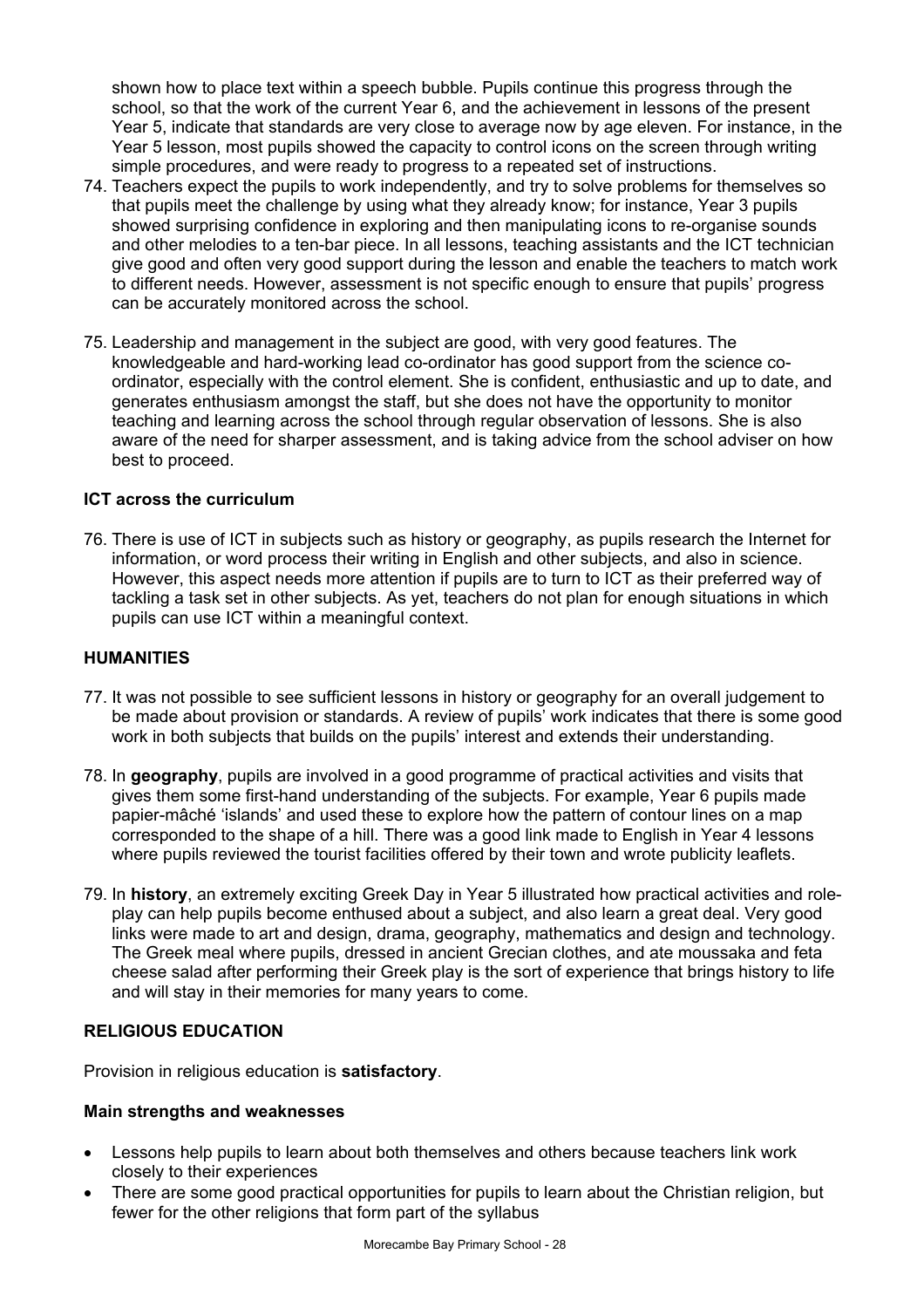### **Commentary**

- 80. Standards achieved at the end of Years 2 and 6 are below those expected for these ages in the Lancashire Agreed Syllabus and are not as good as at the time of the previous inspection. This is because the subject has not been an area identified as a priority for development and also there has been some lack of leadership and management due to the co-ordinator's absence on sick leave. A new co-ordinator has now been appointed and she has already ensured that there are now adequate resources for the subject. Achievement and the overall quality of teaching and learning are satisfactory.
- 81. The syllabus enables pupils to learn from, as well as about, religion. For example, Year 1 pupils learnt about baptism when a visiting curate carried out a mock ceremony for their dolls and had a party to celebrate the occasion. In Years 1 and 2, teachers place good emphasis on the teaching of Christianity, so that pupils know the significance of the key festivals. They are familiar with many Bible stories. They also learn about other religions but the religious significance of celebrations and special occasions is sometimes missed. For example, as part of the class topic on 'Celebrations', Year 2 pupils find out how Hanukkah is celebrated. In this lesson a range of activities was provided to make the celebration come alive, but during the activities the focus shifted to completing the written tasks and the religious significance was lost. In Years 3 to 6, pupils acquire knowledge about some of the main religions. In the very good lesson in Year 5, pupils had very good opportunities to develop their understanding of how Christians use the Bible for guidance. In this lesson, the teacher's good subject knowledge underpinned the use of specific religious terminology and very good use of questions to stimulate a vibrant discussion. Pupils asked searching questions such as "Why is there no mention of Jesus in the contents page in the Bible?" However, in other lessons seen sometimes opportunities to link learning about religion to issues were missed.
- 82. The school provides good opportunities for pupils to visit the local church but there are no planned visits to other places of worship from different faith communities. This has a significant impact on pupils' awareness and regard for a diversity of beliefs and cultures.
- 83. There has been little monitoring and evaluation of pupils' achievements in religious education, so that some inconsistencies in practice have not been addressed. The new co-ordinator has already evaluated strengths and weaknesses and has planned appropriate action. The school recognises that assessment is under-developed and improvements are a key part of the action plan.

### **CREATIVE, AESTHETIC, PRACTICAL AND PHYSICAL SUBJECTS**

- 84. It was not possible to see sufficient lessons in any of the four subjects (art and design, design and technology, music and physical education) for an overall judgement to be made about standards or the quality of provision.
- 85. In **art and design**, there are pockets of teacher expertise within the school, and hence examples of very good teaching, so that pupils in certain year groups achieve very well in particular elements of the art and design curriculum. For instance, observational drawing is strong at Year 6; pottery is taught very well indeed in Year 5; abstract collage work is of a good standard in Year 4; pattern and design are well developed in Year 1; and three-dimensional art work is more evident about the school than is often found in schools.
- 86. Art work is often used to link various subjects, for example in the study of Ancient Greece during the inspection. The art activities heighten the pupils' motivation for learning, as well as awakening fresh interests and developing new skills; for example, skilled teaching by the art coordinator meant that pupils achieved very well in using clay to make coil pots of a very good standard. During this session, pupils also practised valuable personal and social skills, as they worked harmoniously, exchanged opinions, self-evaluated and admired the skills of others.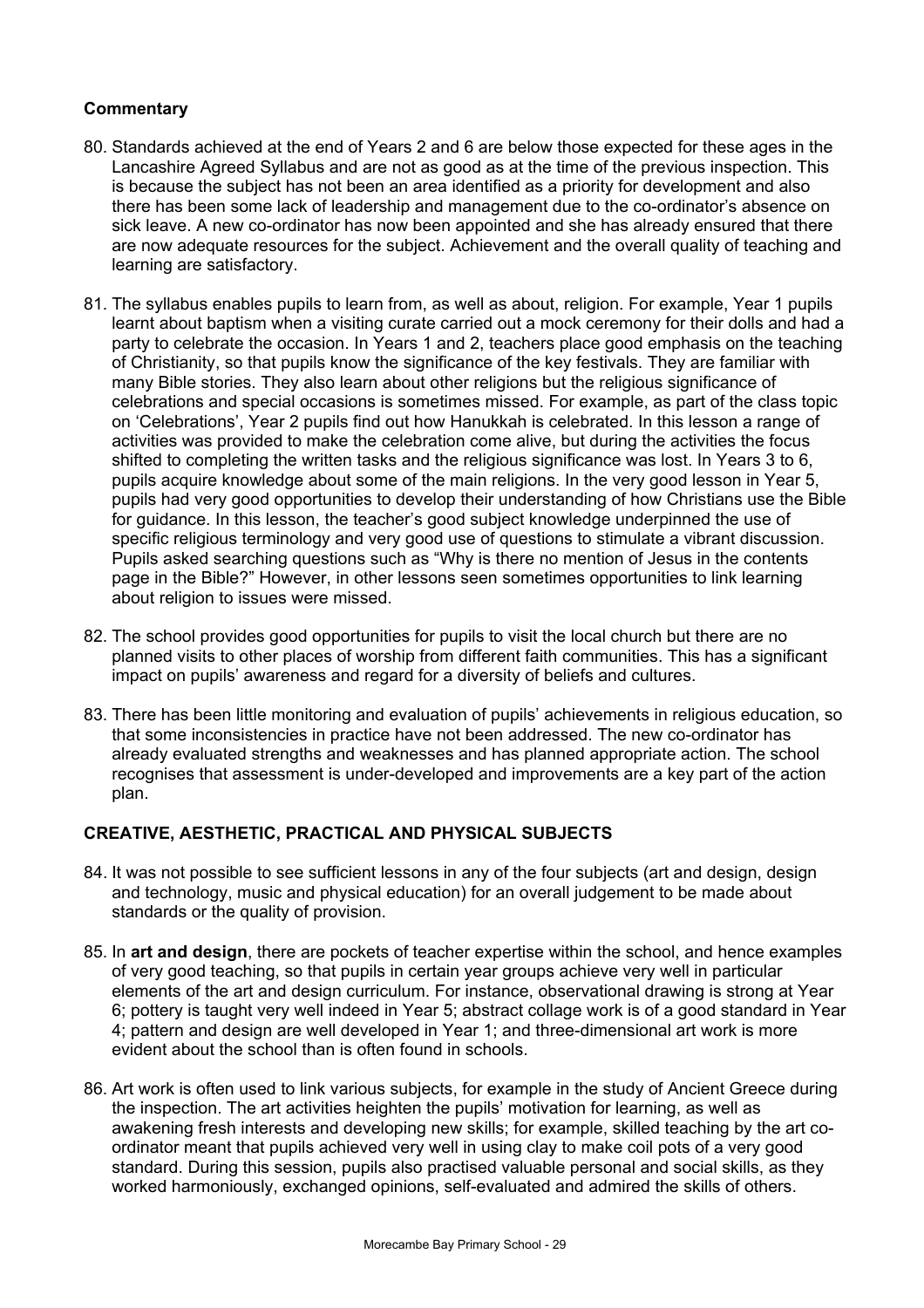- 87. There are many examples of good work in **design and technology** around the school that indicate that pupils are introduced to a good range of projects, materials and techniques. In the Year 4 project during the inspection, pupils designed and made a stable straight-backed chair from rolled paper and card. They worked collaboratively in small groups, with excellent concentration and purpose, in order to customise their chair to suit a particular character, using a range of media for this. The 'blocked' timetable enabled them to work on their chairs at some point every day and so finish the project during a week. This greatly enhanced their enjoyment, sense of purpose and their learning, because they were able to follow up and extend ideas that were still fresh in their minds.
- 88. **Music** plays an important part in the life of the school, even though there is a limited level of musical expertise on the staff. The school is looking to appoint a music professional to assist in teaching composition of music, which the school identifies as a weaker aspect. However, a temporary teacher has very successfully co-ordinated music for this year, and leaves the school with a properly structured curriculum and year group planning files that will be a good support to class teachers when they plan lessons in the future. Teaching was very good in the one music lesson seen, in which Year 2 pupils delighted in their success at identifying and then composing with slow and quick, loud and soft sounds. More could be made of opportunities to listen to music before, during and after assembly time.
- 89. Visiting teachers work well with individuals and groups of pupils who are learning to play brass and keyboard instruments. A 'celebration' of these pupils' successes during an assembly showed the progress they had made in mastering their instrument. The school buys in the services of a local 'community Music Company' to teach singing and percussion for two hours per week of curriculum time, plus an hour's lunchtime. Year groups are involved on a rotating basis, so there is an issue of continuity, as there are long gaps for classes in between each series of lessons. Balancing this is the enthusiasm generated for all things musical. The Samba drumming lessons are highly popular, and the Samba club has a long waiting list. There is an active school choir who give performances in school, and who make very regular contributions to musical events in the town. The school strives hard to ensure that the pupils join in with local and community musical events as much as possible, and for the pupils involved this is a great boost to confidence and self-esteem.
- 90. In the **physical education** lessons seen, both with a focus upon throwing, catching, hitting and striking skills, standards were broadly average for the age of the pupils. All pupils have swimming lessons in Years 3, 4 and 5, as a response to the seaside location and the safety issues involved. The co-ordinator and teachers in the school regard physical education as an important subject, for itself and for what it can offer the pupils in terms of life skills, personal development and community involvement. The school is proud to be known locally as 'the school that enters everything'. Teachers work hard to make sure that all groups of pupils can benefit from timetabled lessons and the extra-curricular clubs and activities such as football and netball. The issue raised in the last report about pupils who do not change for physical education and games has been very well resolved, as there is a good stock of spare equipment for 'forgotten' kit.
- 91. The co-ordinator and management team are active in looking always to improve provision. For instance, physical education and games was a school priority for improvement in 2003-4, so that teachers' skills in teaching gymnastics and dance were up-dated. Currently, further improvements are planned. The school is now part of a local primary cluster of the national School Sport Co-ordinator programme. Other initiatives are aimed at younger pupils, and encourage pupils to be more active at break and lunchtimes. These plans should complement the school's Healthy School bid, as well as enrich the sporting curriculum.